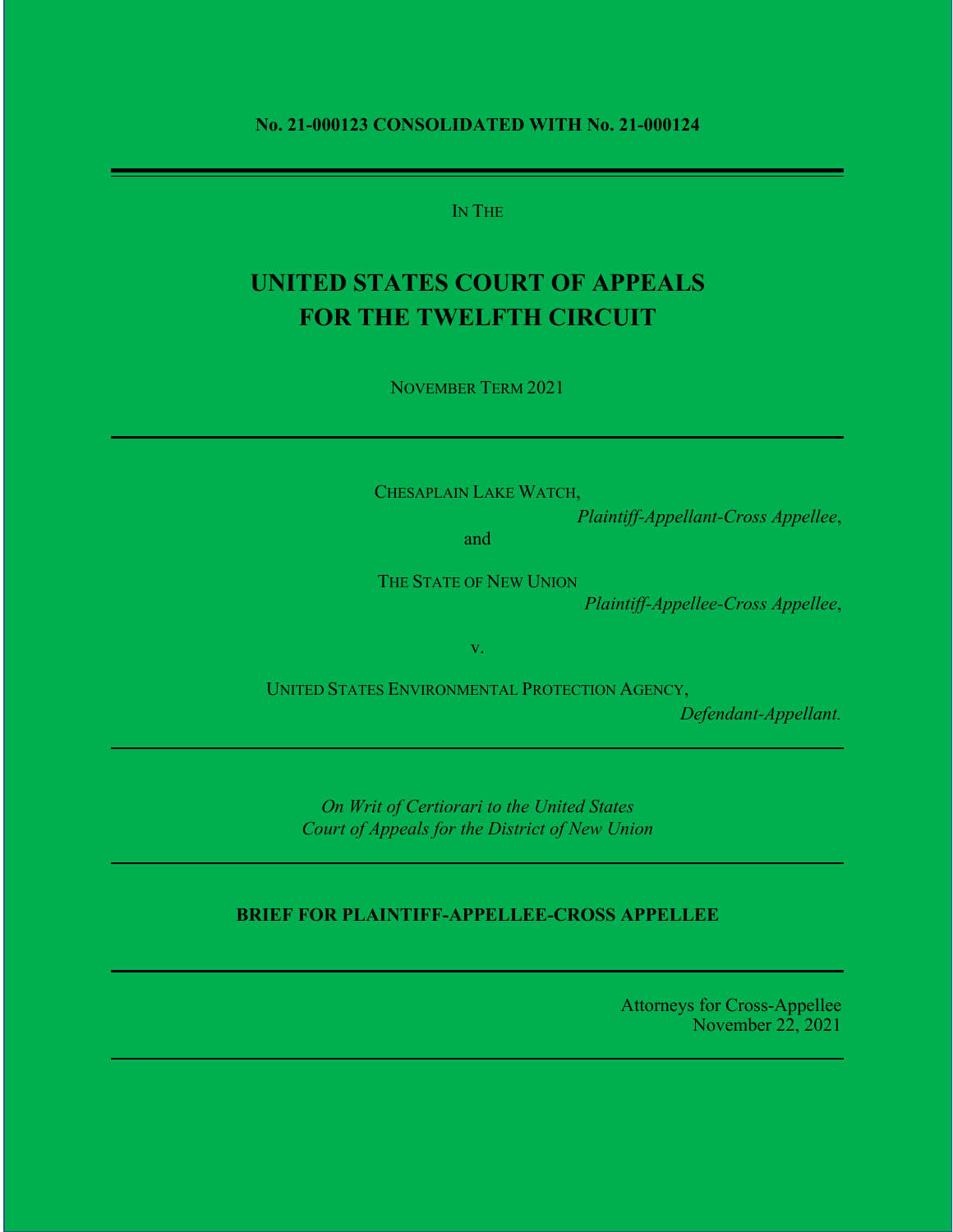## **TABLE OF CONTENTS**

| Ι.                                                                                                                                                                                                   |
|------------------------------------------------------------------------------------------------------------------------------------------------------------------------------------------------------|
| П.                                                                                                                                                                                                   |
|                                                                                                                                                                                                      |
|                                                                                                                                                                                                      |
| III. This Court should affirm the district court's holding that this case is ripe is for review<br>because the issues presented are fit for judicial review and hardship to the parties would result |
| A. The questions presented are fit for judicial review because they are issues of                                                                                                                    |
| Withholding court consideration causes hardship to the parties because New Union<br><b>B.</b><br>cannot receive federal funding or issue permits without incorporating the challenged EPA            |
| This case is distinguishable from City of Arcadia v. EPA and Bravos v. Green9<br>C.                                                                                                                  |
| IV. This Court should affirm the lower court's holding because Section 1313 speaks directly<br>to the precise question at issue, and the EPA offers an impermissible definition of "total            |
| A. CWA Section 303(d) unambiguously requires only a total level of loadings, and<br>therefore, this Court should not grant the Chevron deference to the EPA's impermissible                          |
| 1. The plain meaning of "total" in $\S 303$ is unambiguous, and the EPA's interpretation of                                                                                                          |
| 2. Section 303(d) is only an informational tool and does not authorize EPA involvement in                                                                                                            |
| 3. Congress expressed clear federalism concerns in the CWA, and the EPA's interpretation<br>of Section 303(d) does not respect Congress's division of state and federal power.  14                   |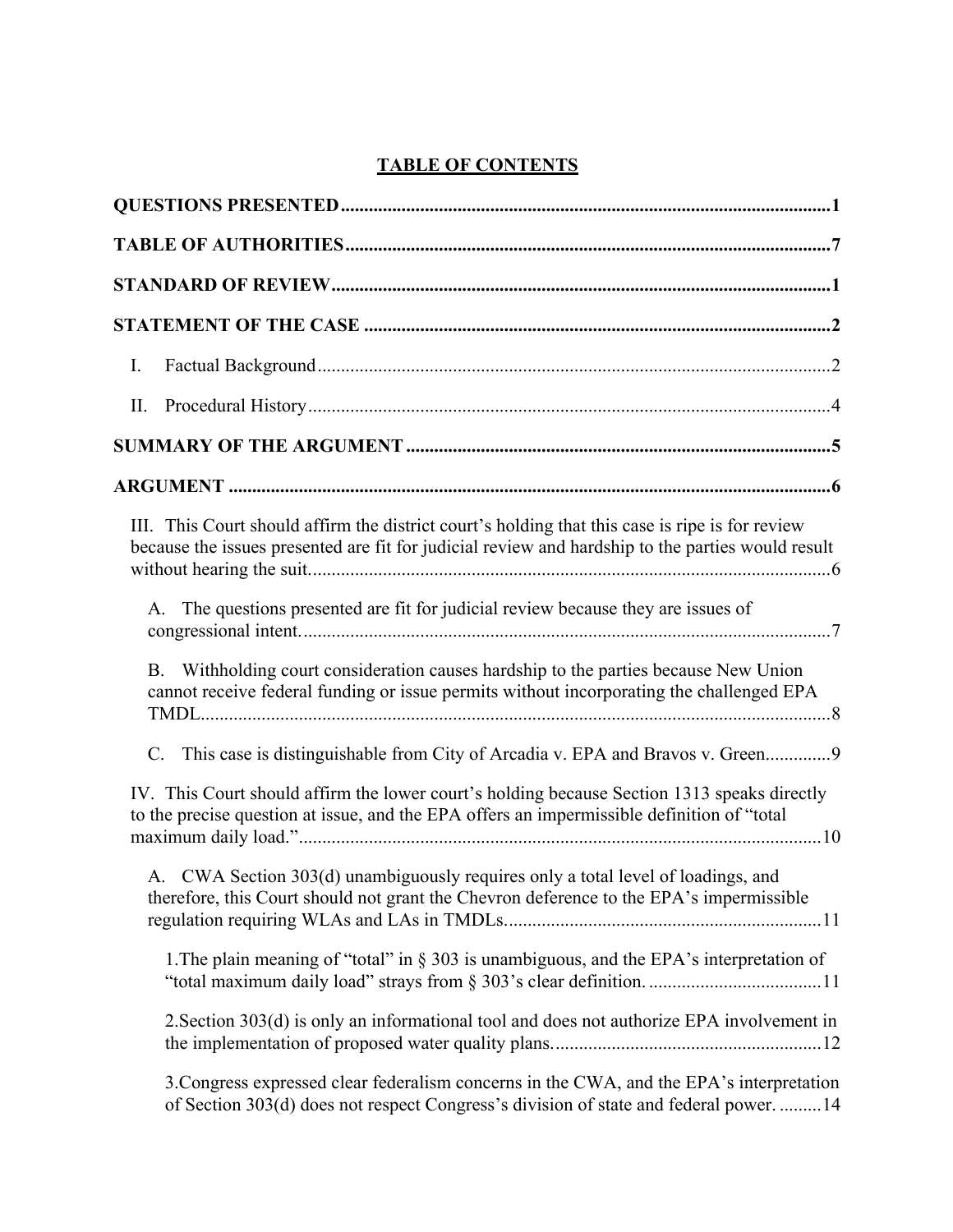| B. Even if this Court finds that $\S 303(d)$ is ambiguous, the EPA definition of "total<br>maximum daily load" is unreasonable because it is contrary to the CWA and arbitrary. 15   |
|--------------------------------------------------------------------------------------------------------------------------------------------------------------------------------------|
| 1. The EPA's interpretation of Section 303(d) is unreasonable because it is contrary to the                                                                                          |
| 2. The legislative history of the CWA does not support the EPA's interpretation of section                                                                                           |
| 3.EPA's interpretation of Section 303(d) is arbitrary because its own regulation is                                                                                                  |
| V. Under Chevron, this Court should uphold the Chesaplain TMDL because it meets CWA $\S$                                                                                             |
| A. The EPA has the legal authority to approve and establish TMDLs expressed in annual                                                                                                |
| 1. The CWA left room for states and the EPA to decide whether to express a particular                                                                                                |
| 2. This Court should not read the term "daily" to require that states and the EPA express<br>TMDLs in daily terms—that would create scientifically absurd results22                  |
| 3. Under Muszynski, a "rational connection" exists between Lake Chesaplain's water                                                                                                   |
| The EPA acted within its regulatory authority because a "rational connection" exists<br><b>B.</b><br>between the phased TMDL and water quality standards in Lake Chesaplain. 24      |
| VI. The EPA did not act arbitrarily or capriciously by crediting anticipated BMP pollution<br>reductions—applicable law does not require "reasonable assurances" of implementation25 |
| A. The CWA does not require "reasonable assurances" of implementation—TMDLs                                                                                                          |
| This Court should not afford deference to the EPA's 1991 Guidelines because they do<br>B.                                                                                            |
| If the EPA required reasonable assurances, it would contradict the CWA's clear<br>C.                                                                                                 |
|                                                                                                                                                                                      |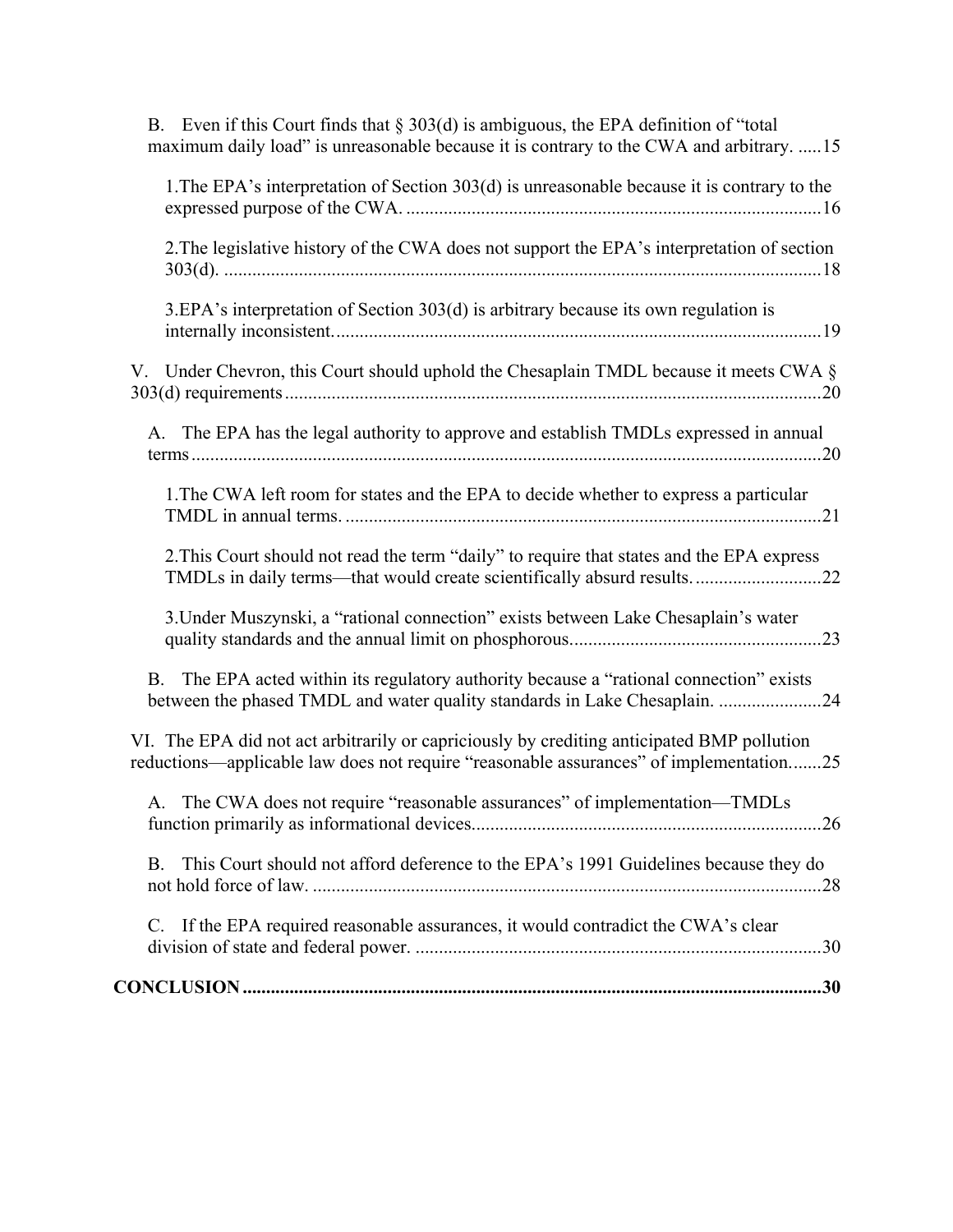## **TABLE OF AUTHORITIES**

## **CASES**

| Am. Farm Bureau Fed'n v. United States, 984 F. Supp. 2d 289 (M.D. Pa. 2013)24               |  |
|---------------------------------------------------------------------------------------------|--|
|                                                                                             |  |
| Bowman Transp., Inc. v. Arkansas-Best Freight System, Inc., 419 U.S. 281 (1974). 23         |  |
|                                                                                             |  |
|                                                                                             |  |
|                                                                                             |  |
|                                                                                             |  |
|                                                                                             |  |
|                                                                                             |  |
|                                                                                             |  |
|                                                                                             |  |
|                                                                                             |  |
|                                                                                             |  |
|                                                                                             |  |
|                                                                                             |  |
|                                                                                             |  |
|                                                                                             |  |
| Oregon Nat. Desert Ass'n v. U.S. Forest Serv., 550 F.3d 778 (9th Cir. 2008). 11, 14, 27     |  |
|                                                                                             |  |
|                                                                                             |  |
|                                                                                             |  |
|                                                                                             |  |
| Solid Waste Agency of N. Cook Cnty. v. U.S. Army Corps of Eng'rs, 531 U.S. 159 (2001)14, 16 |  |
| United Savs. Ass'n of Tex. v. Timbers of Inwood Forest Assocs., 484 U.S. 365 (1988)10       |  |
|                                                                                             |  |
|                                                                                             |  |
|                                                                                             |  |

## **STATUTES**

## **OTHER AUTHORITIES**

|  |  |  |  | EPA, Guidance for Water Quality-Based Decisions: The TMDL Process (1991). 26 |
|--|--|--|--|------------------------------------------------------------------------------|
|  |  |  |  |                                                                              |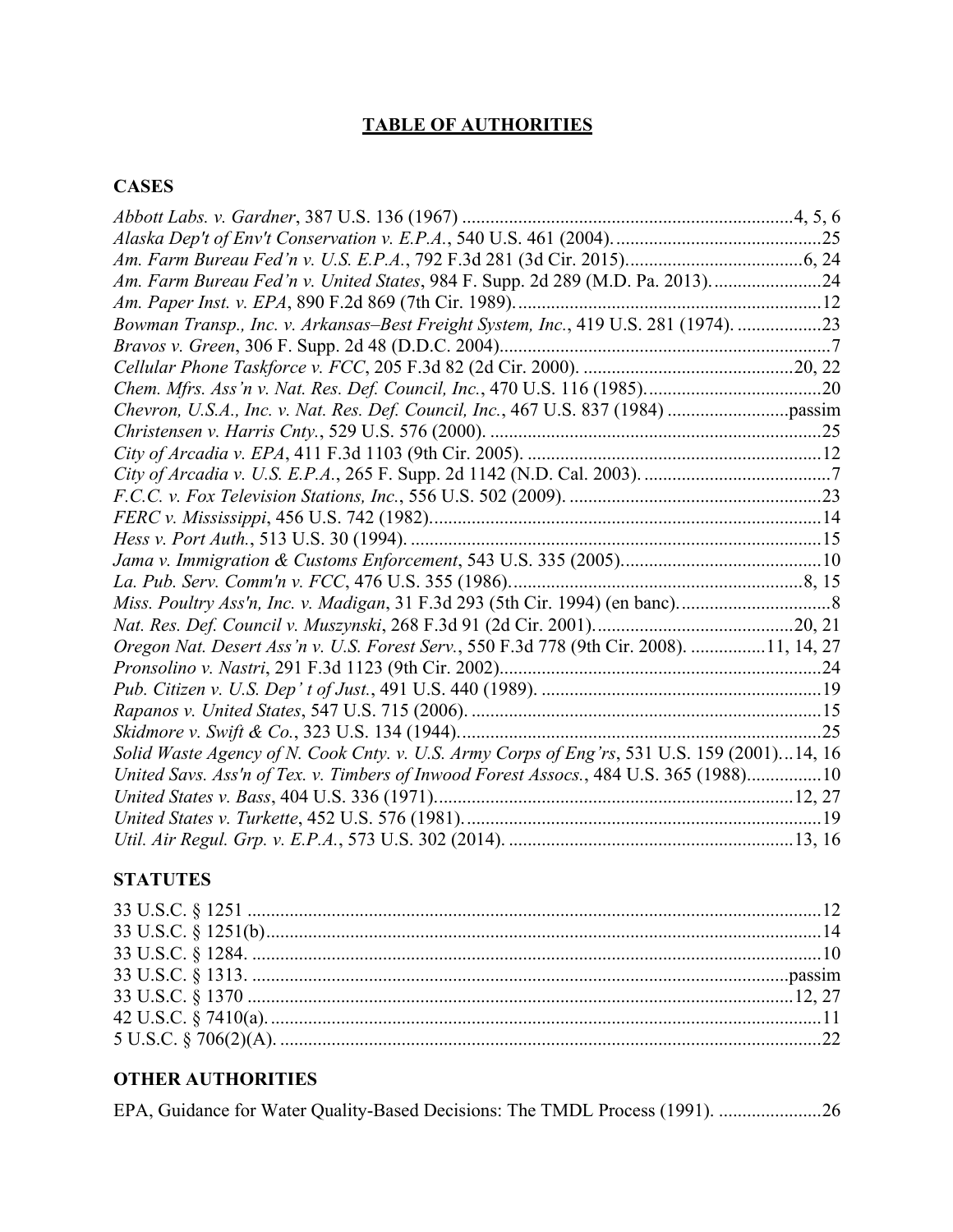| Section-by-Section Analysis of the Water Quality Act of 1987, reprinted in 1987 U.S.C.C.A.N. |  |
|----------------------------------------------------------------------------------------------|--|
|                                                                                              |  |

## **REGULATIONS**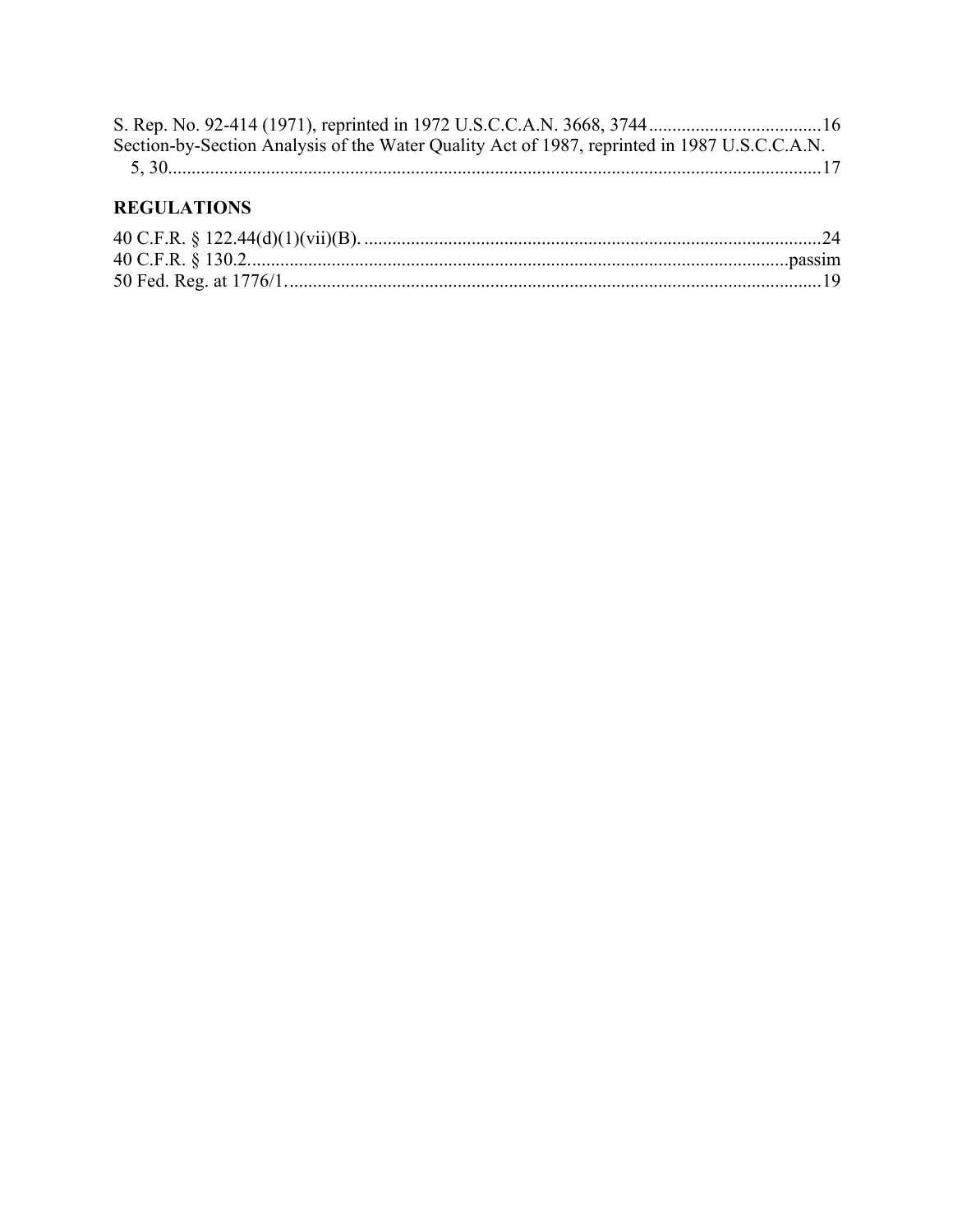### **QUESTIONS PRESENTED**

- **I.** Under *Abbott*, the Supreme Court held that a case is ripe if the issues presented are fit for judicial review and hardship to the parties would result without hearing the suit. Here, the issues are questions purely of congressional intent, and New Union must incorporate the challenged action to issue permits. Is this case ripe?
- **II.** Under Section 303(d) of the Clean Water Act, Congress defines "total maximum daily load" as a singular, total load level of pollutants. And under the CWA, Congress gives states the exclusive right to determine nonpoint source allocations. But, here, the EPA determined point source allocations pursuant to its own regulation, which purports to rely on Section 303(d). Is the EPA action permissible under the CWA?
- **III.** Under *Chemical Manufacturer's Association* and *Chevron*, an agency may reasonably interpret a statute if statutory language would produce an absurd result. Here, if this Court read CWA § 303(d) to prohibit daily limits, it would force the EPA establish daily limits on pollutants better suited for non-daily limits. May the EPA interpret the CWA to establish a more suitable limit?
- **IV.** Under Section 303(d) of the Clean Water Act, states hold sole authority over implementation of non-source point controls. The EPA did not seek "reasonable assurances" that New Union's BMPs will achieve non-point source reductions. Should this Court determine the EPA acted arbitrarily or capriciously by not seeking "reasonable assurances?"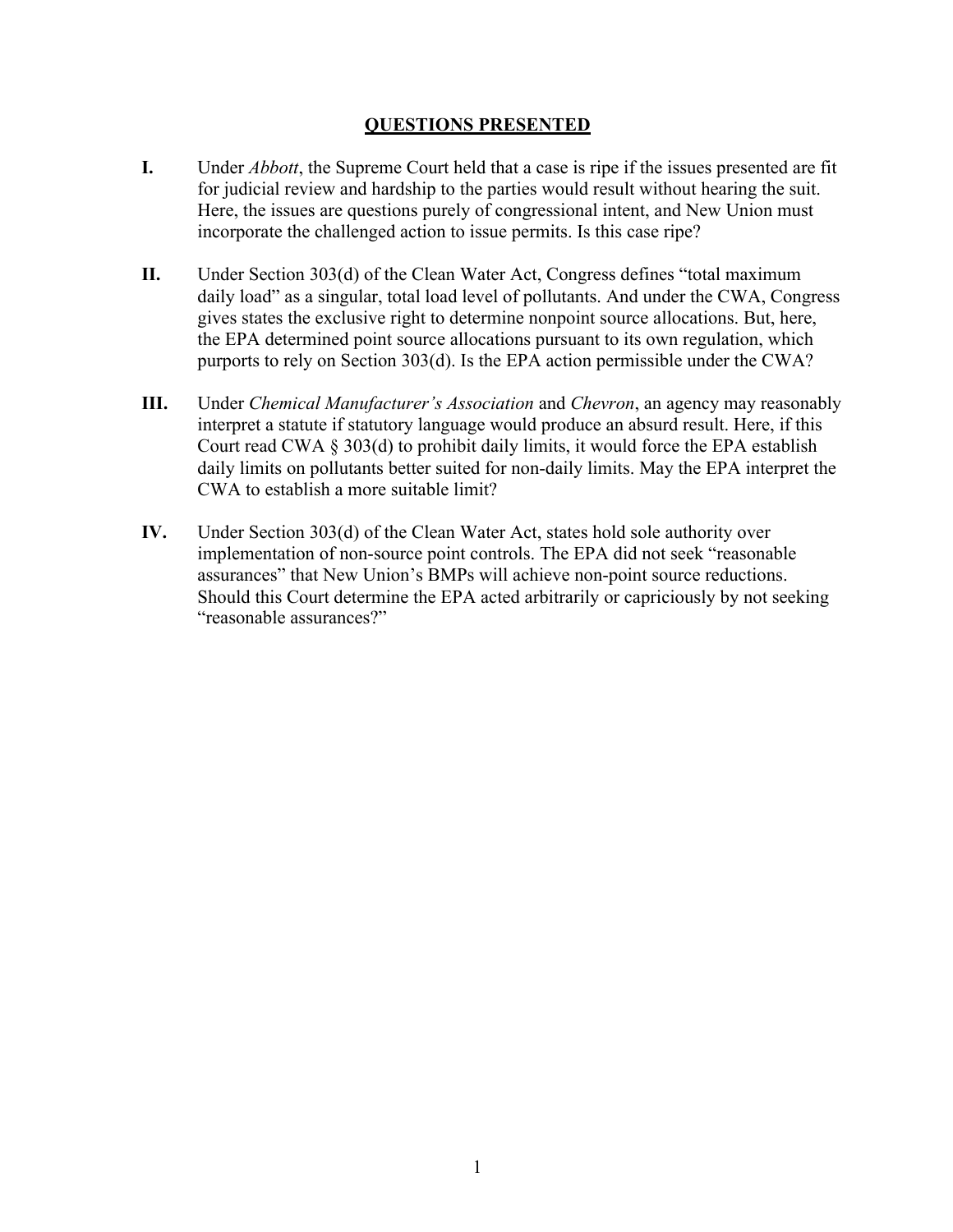#### **STANDARD OF REVIEW**

This Court reviews a district court's grant of summary judgment *de novo*. *Kunelias v. Town of Stow*, 588 F.3d 1, 8 (1st Cir. 2009). Further, "the presence of cross-motions for summary judgment does not alter or dilute this standard." *Id.* And this Court reviews a district court's statutory interpretation *de novo*. *See Salman Ranch Ltd. v. United States*, 573 F.3d 1362, 1370 (Fed. Cir. 2009).

#### **STATEMENT OF THE CASE**

#### **I. Factual Background**

In May of 2019, the EPA adopted a highly controversial total maximum daily load (TMDL)—upsetting locals in the State of New Union (New Union). R. at 9–10. The EPA adopted this detailed TMDL after rejecting the TMDL proposed by New Union Division of Fisheries and Environmental Control (DOFEC). *Id.* Importantly, the EPA rejected the TMDL favored by New Union home-and-businessowners. *Id.* New Union must now implement this contentious TMDL into its implementation plan under the CWA or risk losing federal funding and permit issuing abilities. *Id.* at 12.

Lake Chesaplain is a fifty-five mile long, five mile wide natural lake located entirely in the State of New Union. R. at 7. Lake Chesaplain's outlet is the Chesaplain River, which is a navigable-in-fact interstate waterbody. *Id.* In 1991, economic pressures led to the development of ten large-scale hog production facilities (CAFOs) and a large-scale slaughterhouse bordering Lake Chesaplain. *Id.* The slaughterhouse has a CWA National Pollutant Discharge Elimination System (NPDES) permit. *Id.* The CAFOs are not subject to CWA permits because the EPA classifies them as "non-discharging." *Id.*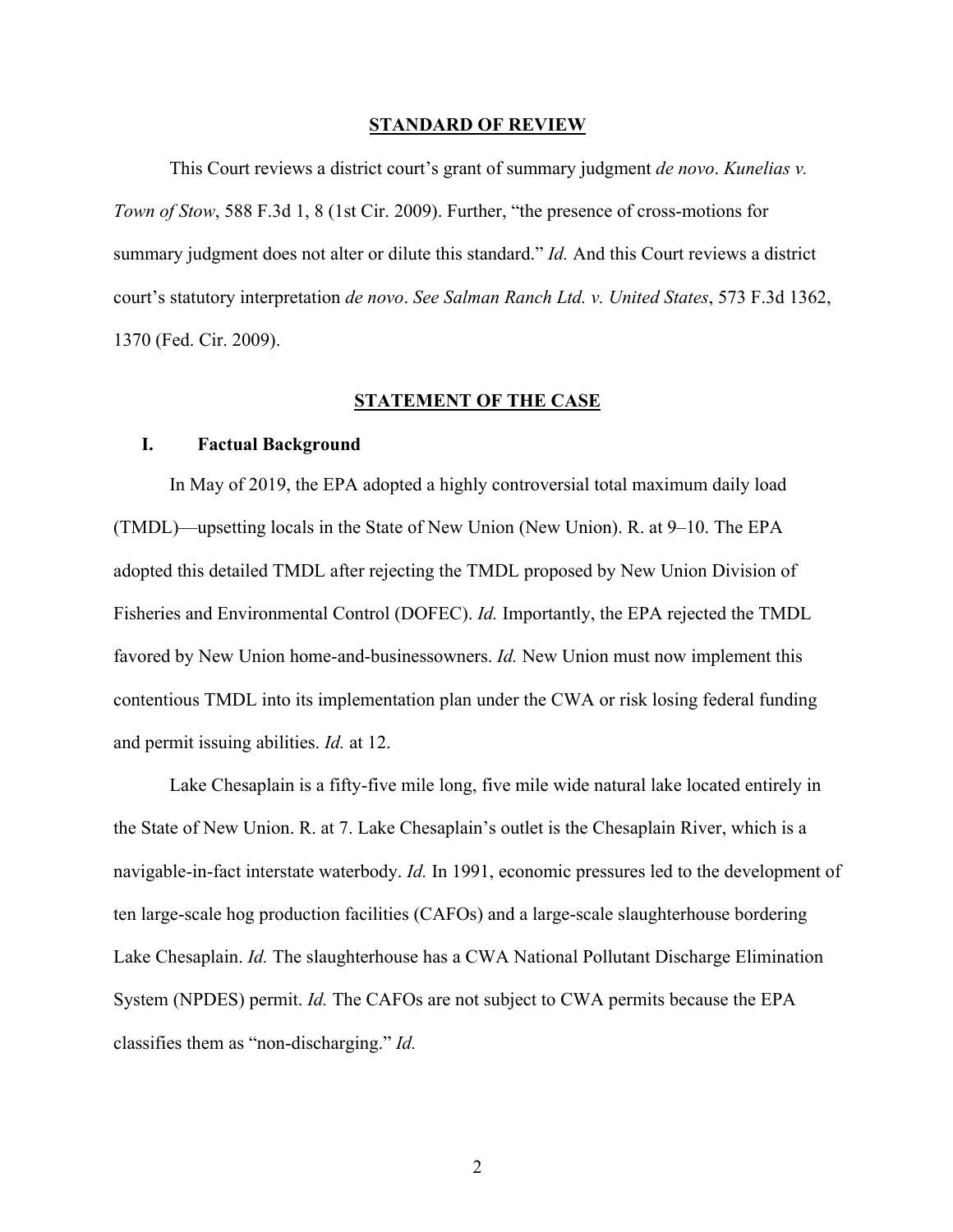In 1991, Lake Chesaplain's water quality began to decline due to excessive levels of the nutrient phosphorous. R. at 8. Currently, its phosphorous levels vary from 0.020 to 0.034 mg/l, which exceed the maximum level of 0.014 mg/l. *Id*. High phosphorous levels caused "mats of algae" to form in the summer months, which in turn caused a host of water quality issues. R. at 7–8. Namely, algae growth caused eutrophication, an ecological process that decreases the productivity of the lake. R. at 8. Additionally, algae growth caused "objectionable odors, decreased water clarity, and a decrease in dissolved oxygen levels." *Id.*

In 2016, The Chesaplain Commission issued a report (Report) calculating the maximum phosphorous loadings consistent with achieving the 0.014 mg/l phosphorous standard. *Id.* The report also identified existing sources of phosphorous inputs. Specifically, the Report determined hog CAFOs contributed substantial phosphorous loadings into Lake Chesaplain, despite their status as non-discharging. R. at 9. As of 2015, existing loadings total 180 mt, as follows:

Point Sources

| Chesaplain Mills STP      | 23.4 |
|---------------------------|------|
| Chesaplain slaughterhouse | 38.5 |

Non-point Sources

| CAFO manure spreading      | 54.9 |
|----------------------------|------|
| Other agricultural sources | 19.3 |
| Septic tank inputs         | 11.6 |

Natural Sources

#### 32.3

In October 2017, DOFEC publicly noticed a proposal to implement the TMDL through an equal phased reduction in phosphorous discharges. *Id.* This reduction purported to be phased in over a five-year period. *Id.* Specifically, the load would reduce 7% from the 180 mt baseline in the first year, 14% from the baseline in the second year, and so forth. *Id.* New Union would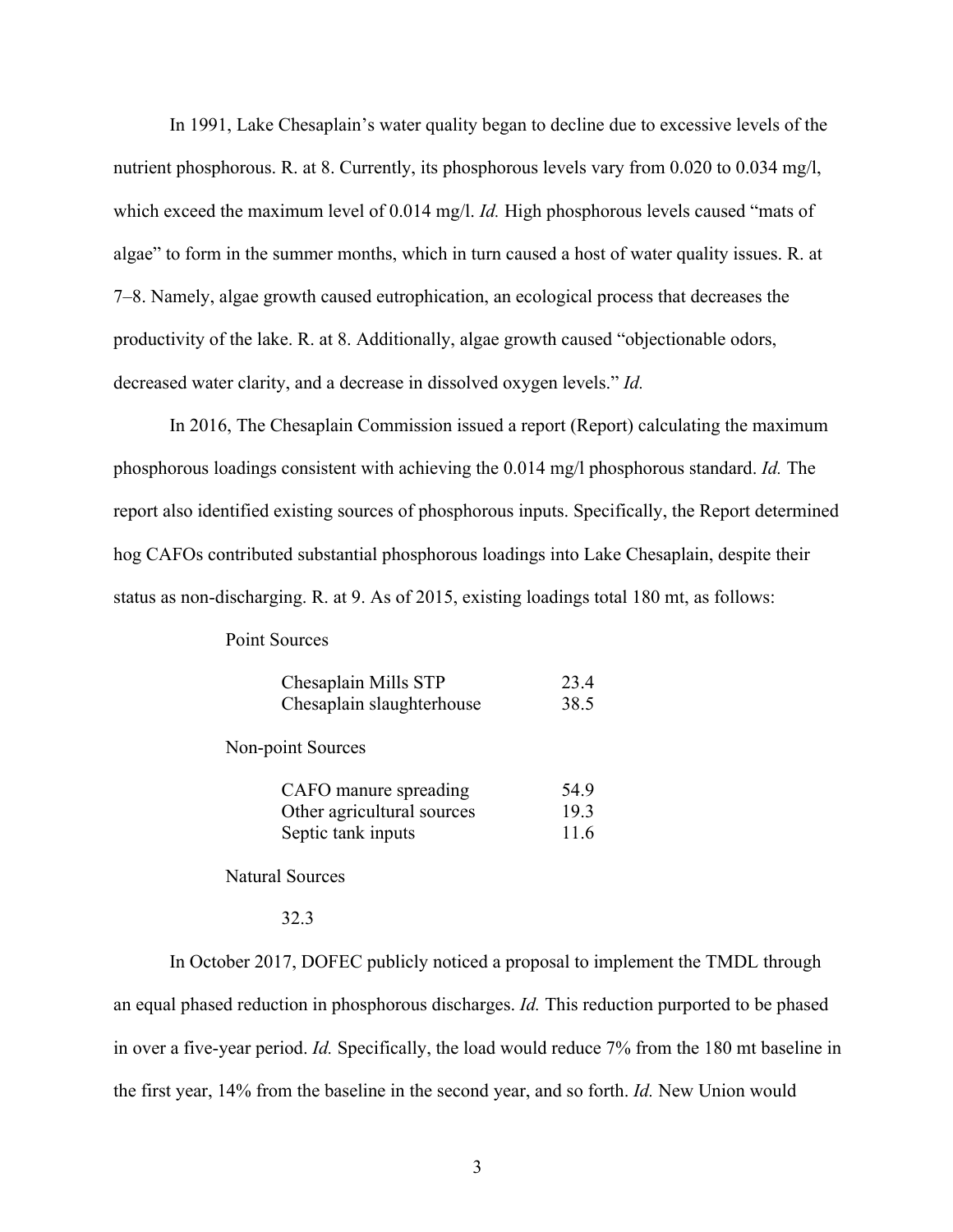incorporate point source reductions as permit limits. New Unions aimed to achieve non-point source reductions through a series of Best Management Practices (BMPs). For example, proposed BMPs for private septic systems included "increased septic tank inspection and pumping schedules." *Id.*

The proposed Chesaplain TMDL proved highly controversial among residents of New Union. Residential lakefront homeowners objected to the "expensive septic tank maintenance and pumping. *Id.* The slaughterhouse and Chesaplain Mills objected to the "expensive phosphorous system" called for by BMPs. *Id.* The hog CAFOs objected to implementation of BMPs on their operations. Due to these objections, DOFEC abandoned the phased TMDL proposal and instead submitted a TMDL solely consisting of a 120 mt maximum, without any wasteload allocations or load allocations. *Id.*

Under CWA  $\S 303(d)(2)$ , the EPA rejected DOFEC's proposed TMDL and instead adopted the original DOFEC proposal (Chesaplain TMDL). The Chesaplain TMDL consisted of a 35% reduction of annual phosphorous discharges by both point and non-point sources phased in over five years, to be implemented through permit controls on point sources and BMP requirements for non-point sources.

#### **II. Procedural History**

New Union filed action against the EPA on January 14, 2020. R. at 10. The court consolidated New Union's case with the Chesaplain Lake Watch action filed on February 15, 2020. *Id.* The District Court granted summary judgment in favor of New Union and against the EPA. R. at 16. But the court granted summary judgment in favor of the EPA and dismissed CWA's complaint. *Id.*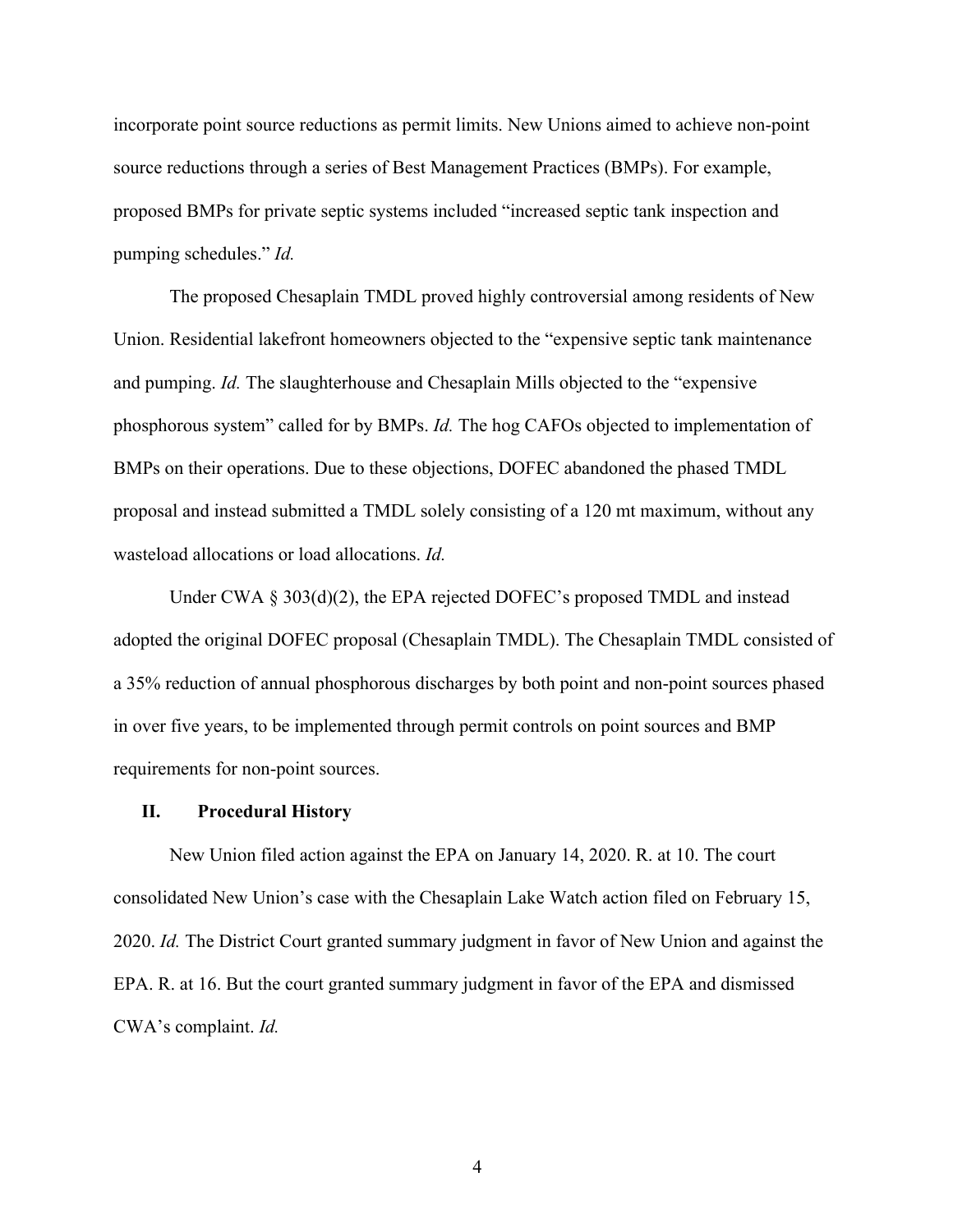The court vacated the EPA's rejection of the Chesaplain TMDL. *Id.* And the court ordered the EPA to approve the Chesaplain TMDL. *Id.* The EPA appealed the court's vacating order and validity determination of the Chesaplain TMDL. R. at 2.

#### **SUMMARY OF THE ARGUMENT**

Under *Abbott Laboratories v. Gardner* this case is ripe for review. Specifically, the issues presented are fit for judicial review because they are issues of congressional intent. And hardship to the parties would result without hearing this case because New Union must implement the challenged total maximum daily load ("TMDL") before issuing National Pollutant Discharge Elimination System ("NPDES") permits.

Next, in 40 C.F.R. § 130.2, the EPA erroneously defines "total maximum daily load" to require wasteload allocations ("WLAs") and load allocations ("LAs") amongst point and nonpoint sources. This allocation requirement misapplies the clear congressional intent detailed in Section 303(d) of the Clean Water Act ("CWA"). Pursuant to its regulation—which strays from the CWA—the EPA erroneously rejected New Union's TMDL (the "Chesaplain TMDL"). Even more, the EPA implemented its own TMDL, which assigned point and nonpoint source load allocations—an exclusive state right under the CWA. In doing so, the EPA exceeded its power and wildly disrupted congressional intent and federalism concerns under the CWA.

Furthermore, the EPA correctly approved the Chesaplain TMDL. The CWA does not prescribe how to express TMDLs. In light of implicit legislative designation, the EPA reasonably interpreted the CWA to permit an annual load. CLW's interpretation would create an absurd result. It would force the EPA to establish daily limits pollutants better suited for non-daily limits. Instead, the EPA established an annual TMDL because a "rational connection" existed between Lake Chesaplain's water quality standards and the annual limit on phosphorous.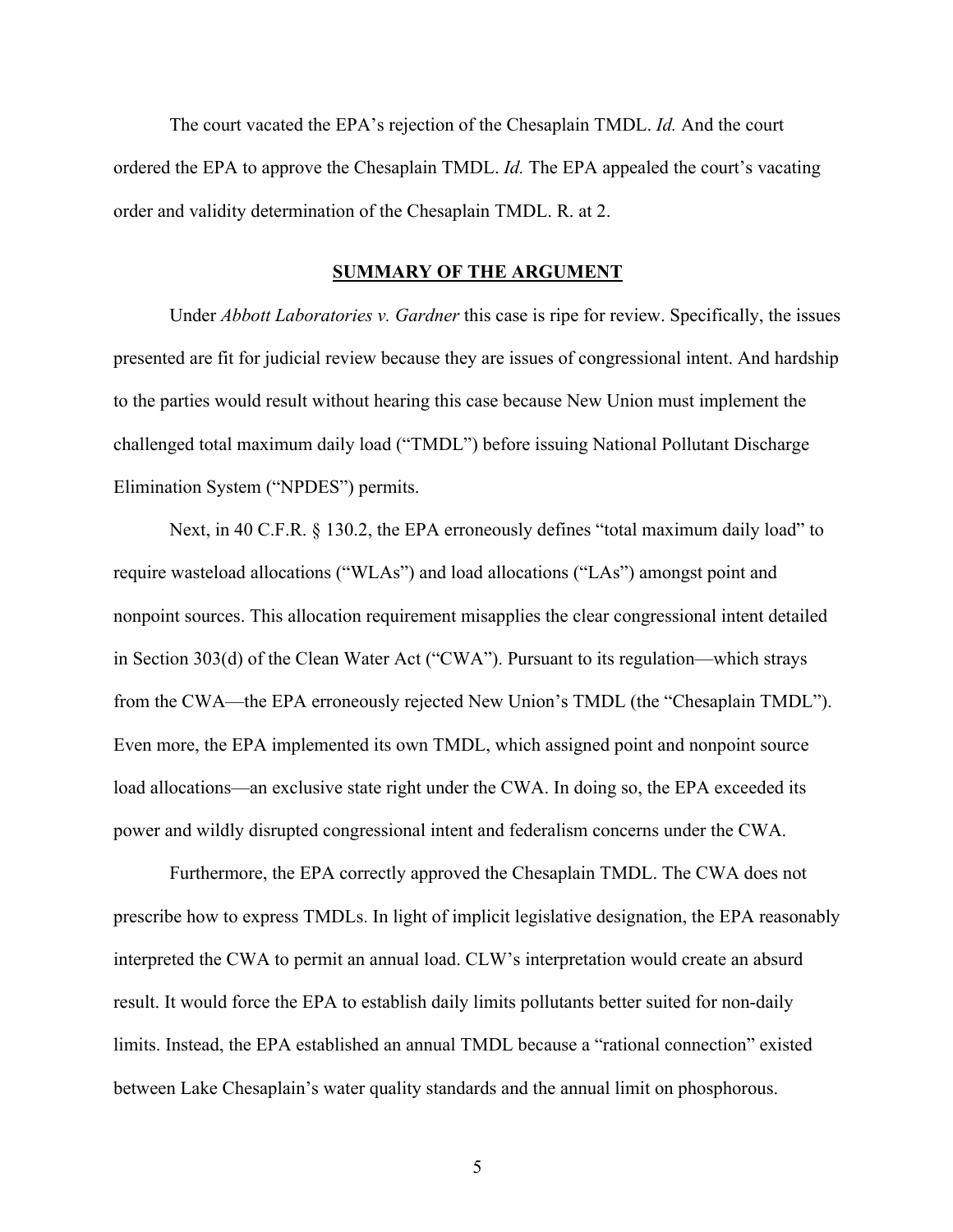Furthermore, the EPA reasonably interpreted the CWA to permit a phased percentage reduction. The EPA could not develop numerical limit due to the lack of information surrounding non-point source contributions and varied phosphorous levels in Lake Chesaplain. Thus, because a rational connection existed between the facts found and the choices made, the EPA acted within its authority by approving the Chesaplain TMDL. Accordingly, the EPA's interpretation merits deference.

Finally, the EPA did not act arbitrarily or capriciously by crediting anticipated BMP pollution reductions without seeking reasonable assurances. Rather, its decision accorded with the language, structure, and purpose of the CWA. TMDLs function as informational devices. Applicable laws, such as the CWA and binding regulation, do not require the EPA to seek reasonable assurances before crediting Best Management Practices ("BMPs"). Rather, if the EPA required BMPs, it would encroach on state authority regarding land use and water planning. This encroachment would contradict the CWA's clear division of state and federal power. Accordingly, the EPA did not act arbitrarily nor capriciously by crediting BMPs without seeking reasonable assurances.

#### **ARGUMENT**

## **III. This Court should affirm the district court's holding that this case is ripe is for review because the issues presented are fit for judicial review and hardship to the parties would result without hearing the suit.**

The lower court correctly determined that this case is ripe for review. In *Abbott Laboratories v. Gardner*, the Supreme Court concluded the ripeness doctrine aims "to prevent courts, through avoidance of premature adjudication, from entangling themselves in abstract disagreements over administrative policies. 387 U.S. 136, 148 (1967). Accordingly, the Court held that the ripeness doctrine "protects the agencies from judicial interference until an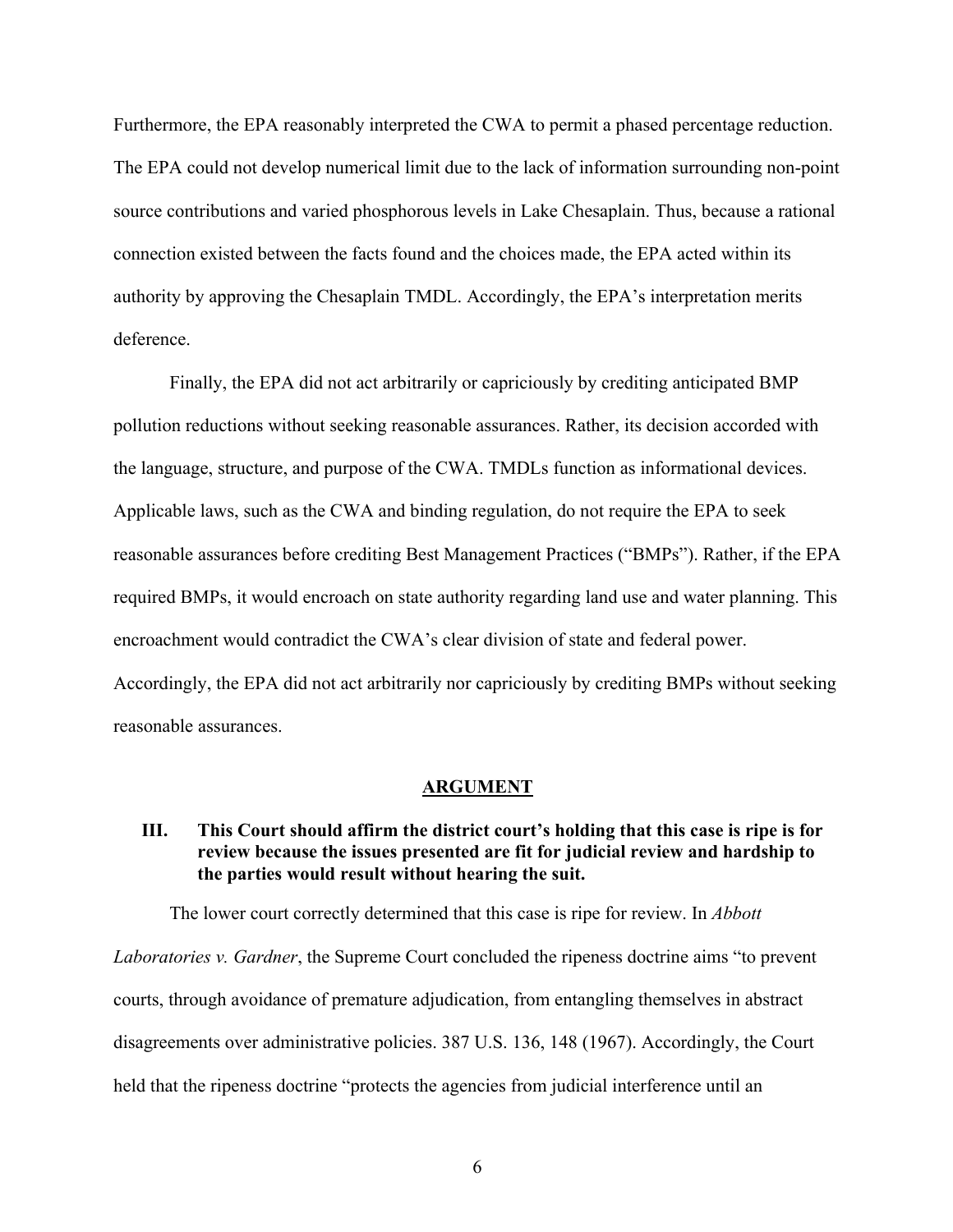administrative decision has been formalized and its effect felt in a concrete way by the challenging parties." *Id.* at 148–49. Finally, the Court held that the ripeness problem "is best seen in a twofold aspect, requiring [courts] to evaluate both the fitness of the issues for judicial decision and the hardship to the parties of withholding court consideration." *Id.* at 149.

Here, this case is ripe for review because the issues satisfy the twofold concerns detailed by the Supreme Court. First, the issues presented are fit for judicial review. Second, withholding court consideration would cause hardship to the parties. Finally, C. This case is distinguishable from *City of Arcadia v. EPA* and *Bravos v. Green*.

## *A. The questions presented are fit for judicial review because they are issues of congressional intent.*

The issues presented are fit for judicial review. An issue is fit for judicial review when it is an issue "purely of congressional intent, and the Government made no effort to justify the regulation in factual terms." *Id.* In *Abbott*, the Court held that the agency action was final, and therefore reviewable, because the "regulation . . . [was] quite clearly definitive, . . . [not] informal, . . . [not] only the ruling of a subordinate official, . . . or tentative." *Id.* at 151. Significantly, the "regulations . . . purport[ed] to be directly authorized by the statute." *Id.* at 152. So, the Court stated, "[i]t would be adherence to a mere technicality to give credence to [the] contention" that there is no final action because "the agency . . . could [not] implement the policy directly." *Id.* at 151–52.

Here, the questions presented are issues purely congressional intent. Like *Abbott*, these EPA regulations are clearly definitive— they are not informal, the ruling of a subordinate official, nor tentative. Specifically, the second and third issues presented turn on the permissibility of the EPA's interpretation of "total maximum daily load" in § 303(d). And the final issue concerns whether the EPA acted arbitrarily or capriciously by crediting assumed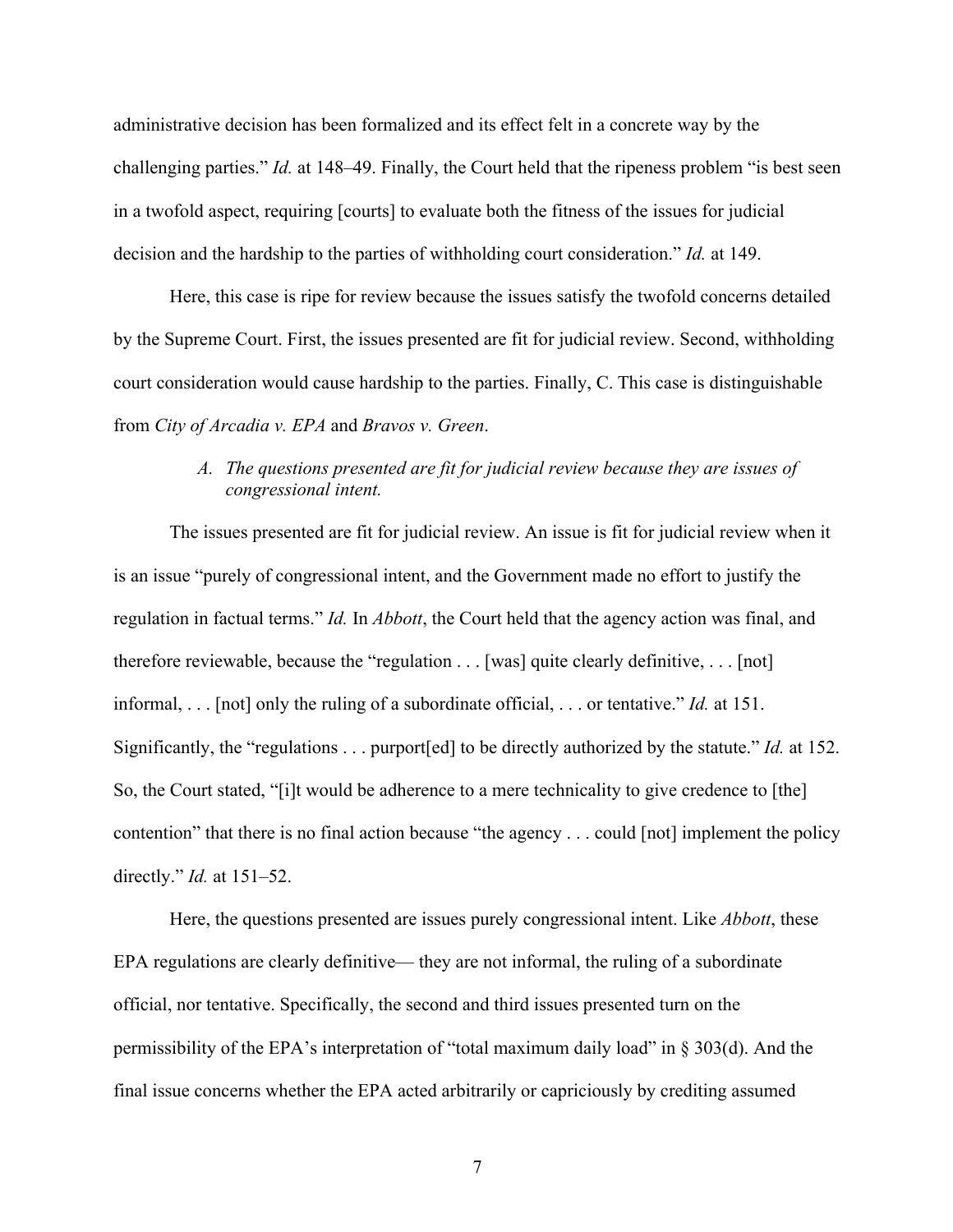BMPs reductions. Accordingly, under the *Chevron* framework, these issues are purely questions of congressional intent. The EPA purports that the CWA authorized the regulations supporting their challenged actions. Therefore, even though the EPA cannot implement the policies directly, the challenged EPA actions are final for the purposes of ripeness. And the issues presented are, thus, fit for judicial review.

## *B. Withholding court consideration causes hardship to the parties because New Union cannot receive federal funding or issue permits without incorporating the challenged EPA TMDL.*

Additionally, finding this case unripe would create hardship to the parties. The Supreme Court in *Abbott* held that "where a regulation requires an immediate and significant change in the plaintiffs' conduct of their affairs with serious penalties attached to noncompliance, access to the courts . . . must be permitted, absent a statutory bar or some other unusual circumstance." *Abbott*, 387 U.S. at 153.

Here, as the lower court noted, "the TMDL in question . . . contemplates specific NPDES permit limits for the point sources discharges, which the State of New Union will be required to implement, without delay." R. at 12. Therefore, 40 C.F.R. § 130.2 requires an immediate and significant change in New Union's conduct. Specifically, New Union must immediately implement the permit limits under the challenged TMDL. Further, there is no statutory bar or unusual circumstance here. Accordingly, the parties must have access to the courts to litigate these issues that are fit for judicial review.

Any contention that litigation delays or impedes effective enforcement of the CWA misses the point. Importantly, this argument did not convince the Supreme Court in *Abbott*. *Id.* at 154. The Court reasoned that "[i]f the Government prevails, a large part of the industry is bound by the decree; if the Government loses, it can more quickly revise its regulation." *Id.* Here, the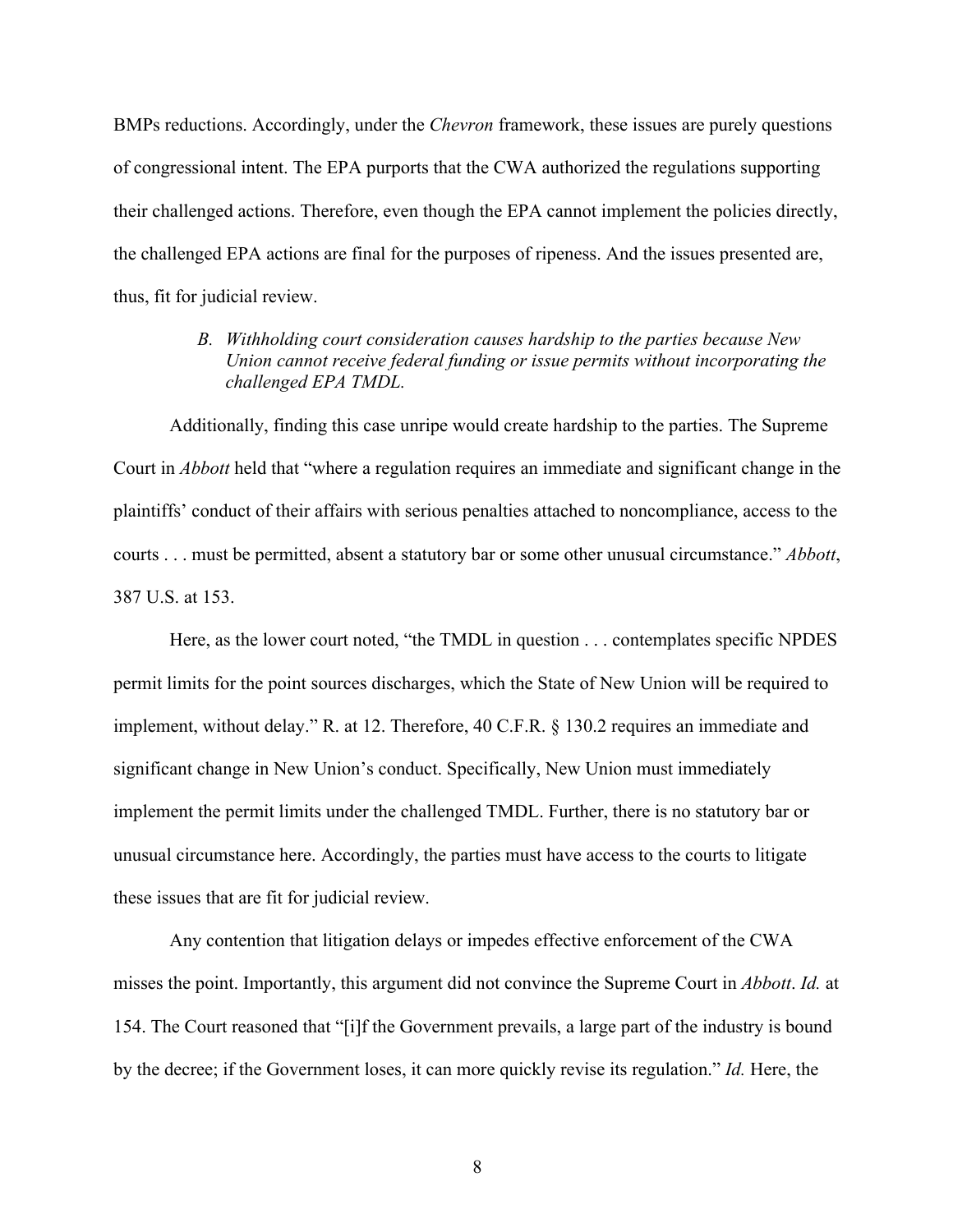issues present the same dichotomy. The challenged EPA regulations and actions affect all water quality preservation plans. And if the EPA loses, it can and must revise its regulation.

Finally, and importantly, this is not a novel issue. *See Am. Farm Bureau Fed'n v. U.S. E.P.A.*, 792 F.3d 281 (3d Cir. 2015). Therefore, judicial review is paramount for effective enforcement of the CWA. *In American Farm*, the Third Circuit held these same issues were ripe for judicial review. *Id.* Like the lower court and Third Circuit, this Court should therefore hold that the issues presented are ripe.

*C.* This case is distinguishable from *City of Arcadia v. EPA* and *Bravos v. Green.*

This Court should not rely on the district court cases cited by the EPA because they are distinguishable from the ripe controversies presented. In *City of Arcadia v. EPA*, the court held that the issues were not ripe for review after finding three factors weighed against ripeness. 265 F. Supp. 2d 1142, 1156 (N.D. Cal. 2003). These factors were: "(1) whether delayed review would cause hardship to the plaintiffs; (2) whether judicial intervention would inappropriately interfere with further administrative action; and (3) whether the courts would benefit from further factual development of the issues presented." *Id.* (quoting *Ohio Forestry Ass'n, Inc. v. Sierra Club*, 523 U.S. 726, 733 (1998)). Similarly, in *Bravos v. Green*, the district court held that the issues were not ripe for review because they did not concern "final agency action." 306 F. Supp. 2d 48, 58 (D.D.C. 2004).

Here, the three factors cited in *City of Arcadia* weigh in favor of permitting judicial review, and unlike *Bravos*, the issues before this court concern final agency action. First, as explained above, delay of judicial review would cause hardship to New Union because New Union risks losing federal funding and must issue NPDES permits under the challenged EPA action. R. at 12. Second, judicial intervention would not interfere with administrative action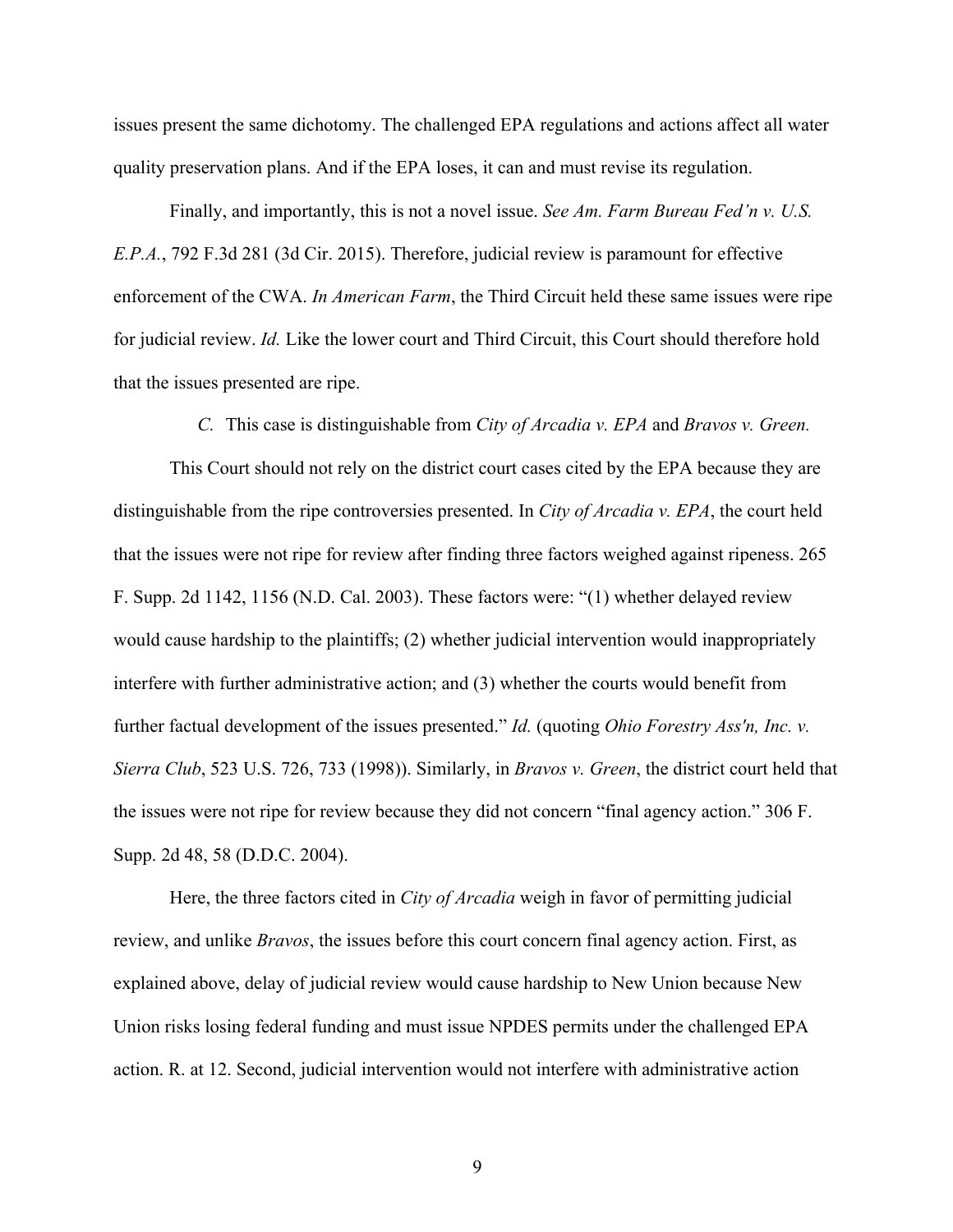because the remaining action is state implementation action. Moreover, this is an issue that must be clarified to appropriately apply the CWA. Third, this court does not need further factual development because the issues presented are questions purely of congressional intent under the CWA. Finally, as explained in Section I.A. of this Analysis, the questions presented concern final agency action fit for judicial review. Therefore, this case is ripe.

## **IV. This Court should affirm the lower court's holding because Section 1313 speaks directly to the precise question at issue, and the EPA offers an impermissible definition of "total maximum daily load."**

The EPA impermissibly rejected the Chesaplain TMDL because the CWA does not require states to include LAs and WLAs in TMDLs. Under *Chevron*, "[f]irst, always, is the question whether Congress has directly spoken to the precise question at issue." *Chevron, U.S.A., Inc. v. Nat. Res. Def. Council, Inc.* 467 U.S. 837, 842 (1984). And "[i]f the intent of Congress is clear, that is the end of the matter." *Id.* Accordingly, courts will move to the second *Chevron* step *only* where "the court determines that Congress has delegated authority to address the issue to the agency." *Id.* at 843. And, even still, if the court determines the agency's regulation is "arbitrary, capricious, or manifestly contrary to the statute," the court must reject the agency's interpretation of the statute. *Id.* at 844.

Here, 33 U.S.C. § 1313 speaks directly to the precise question regarding the meaning of "total maximum daily load," and the EPA's interpretation of the statute in 40 C.F.R. § 130.2(i) impermissibly strays from this definition. But, even if this court finds that "total maximum daily load" is ambiguous, the EPA's definition is manifestly contrary to the CWA and arbitrary. Therefore, this Court should affirm the lower court and find that the Chesaplain TMDL satisfied the CWA requirements.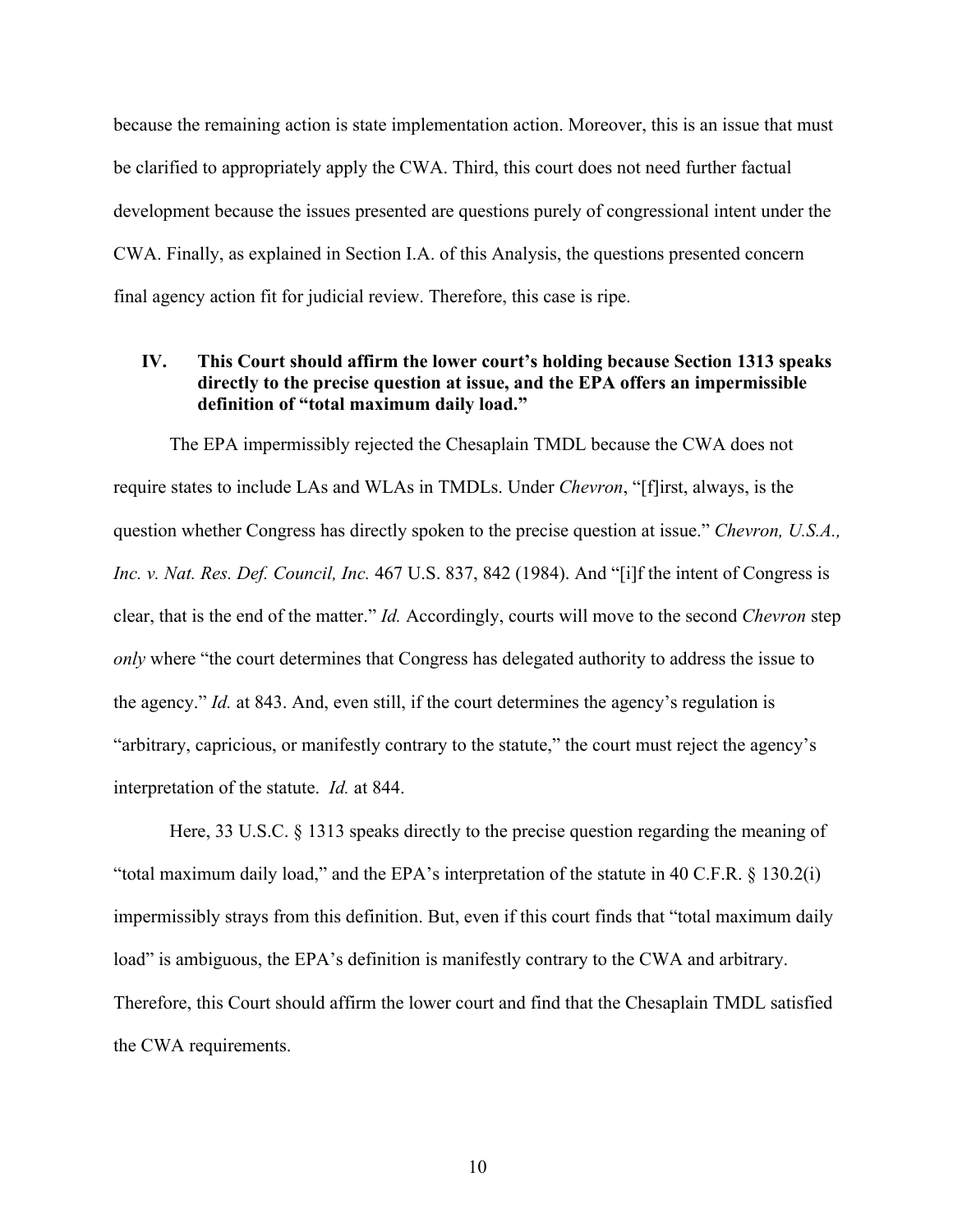*A. CWA Section 303(d) unambiguously requires only a total level of loadings, and therefore, this Court should not grant the Chevron deference to the EPA's impermissible regulation requiring WLAs and LAs in TMDLs.* 

This matter ends at *Chevron* step one because CWA § 303(d) speaks directly to the definition of "total maximum daily load." The EPA "has no power to act . . . unless and until Congress confers power upon it." *La. Pub. Serv. Comm'n v. FCC*, 476 U.S. 355, 374 (1986). *Chevron* is "not quite the 'agency deference' case that it is commonly thought to be by many of its supports (and detractors)." *Miss. Poultry Ass'n, Inc. v. Madigan*, 31 F.3d 293, 299 n.34 (5th Cir. 1994) (en banc). Rather, the Supreme Court commands that reviewing courts "*must* reject administrative constructions which are contrary to clear congressional intent." *Chevron*, 467 U.S. at 843 n.9 (emphasis added). Thus, if Congress's intent is clear, "that is the end of the matter." *Id.* And this Court "must give effect to the unambiguously expressed intent of Congress." *Id.* 

Here, first, the plain meaning of "total" in "total maximum daily load" is unambiguous and contrary to the EPA's interpretation of § 303(d). Second, the purpose, structure, and context of § 303 demonstrates the provision is purely informational—leaving all implementation of pollution controls to the states. Finally, the EPA's interpretation ignores Congress's clear intent under § 303 to give states the *exclusive* right to control implementation considerations.

> 1. The plain meaning of "total" in § 303 is unambiguous, and the EPA's interpretation of "total maximum daily load" strays from § 303's clear definition.

Congress defined the elements of "total maximum daily load," and this unambiguous definition does not permit EPA allocation of loadings among sources. Specifically, in § 303(d) of the CWA, Congress states that TMDLs require only a "*load* . . . established at a *level* necessary to implement . . . water quality standards." 33 U.S.C. § 1313(d)(1) (emphasis added). There is nothing ambiguous about the *singular* terms "total," "load," or "level." Congress clearly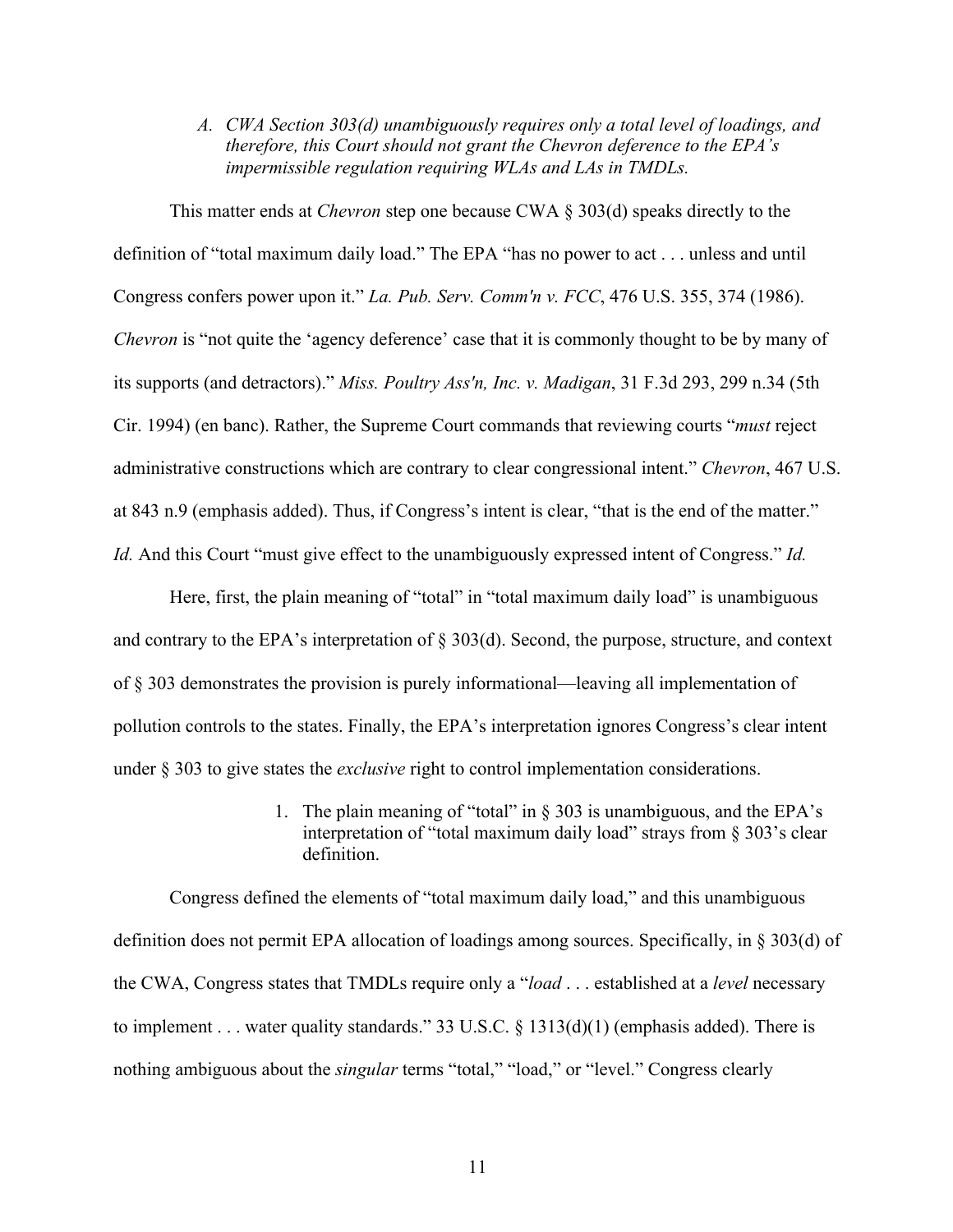permitted the EPA to establish a singular, total load necessary to implement water quality standards. Because the plain meaning of § 303 unambiguously calls for a single load total, this is the end of the matter.

But even more, in the CWA, Congress *specifies* when "total" means more than a single number. For example, when detailing the EPA's power to grant funds, the EPA must consider "total cost of operation and maintenance of such works by each user class (*taking into account*  total waste water loading of such works, the constituent elements of the wastes, and other appropriate factors)." 33 U.S.C. § 1284(b)(1) (emphasis added). In this provision, Congress explicitly permitted the EPA to seek calculations amounting to the total cost. Therefore, Congress recognized that total means total. And, *if* Congress intends to delegate more power to the EPA by granting it access to information beyond the total, Congress does so. Yet, Congress did not do so here. Therefore, Congress clearly defined "total maximum daily load" as a single load level.

> 2. Section 303(d) is only an informational tool and does not authorize EPA involvement in the implementation of proposed water quality plans.

As the lower court found, § 303(d) demonstrates that TMDLs are informational tools. And the CWA does not authorize the EPA to supervise implementation. So, requiring allocations contradicts to the context of the CWA. The Supreme Court held that "[a] provision that may seem ambiguous in isolation is often clarified by the remainder of the statutory scheme—because . . . only one of the permissible meanings produces a substantive effect that is compatible with the rest of the law." *United Savs. Ass'n of Tex. v. Timbers of Inwood Forest Assocs.*, 484 U.S. 365, 371 (1988). Further, courts must not "lightly assume that Congress has omitted from its adopted text requirements that it nonetheless intends to apply, and [courts'] reluctance is even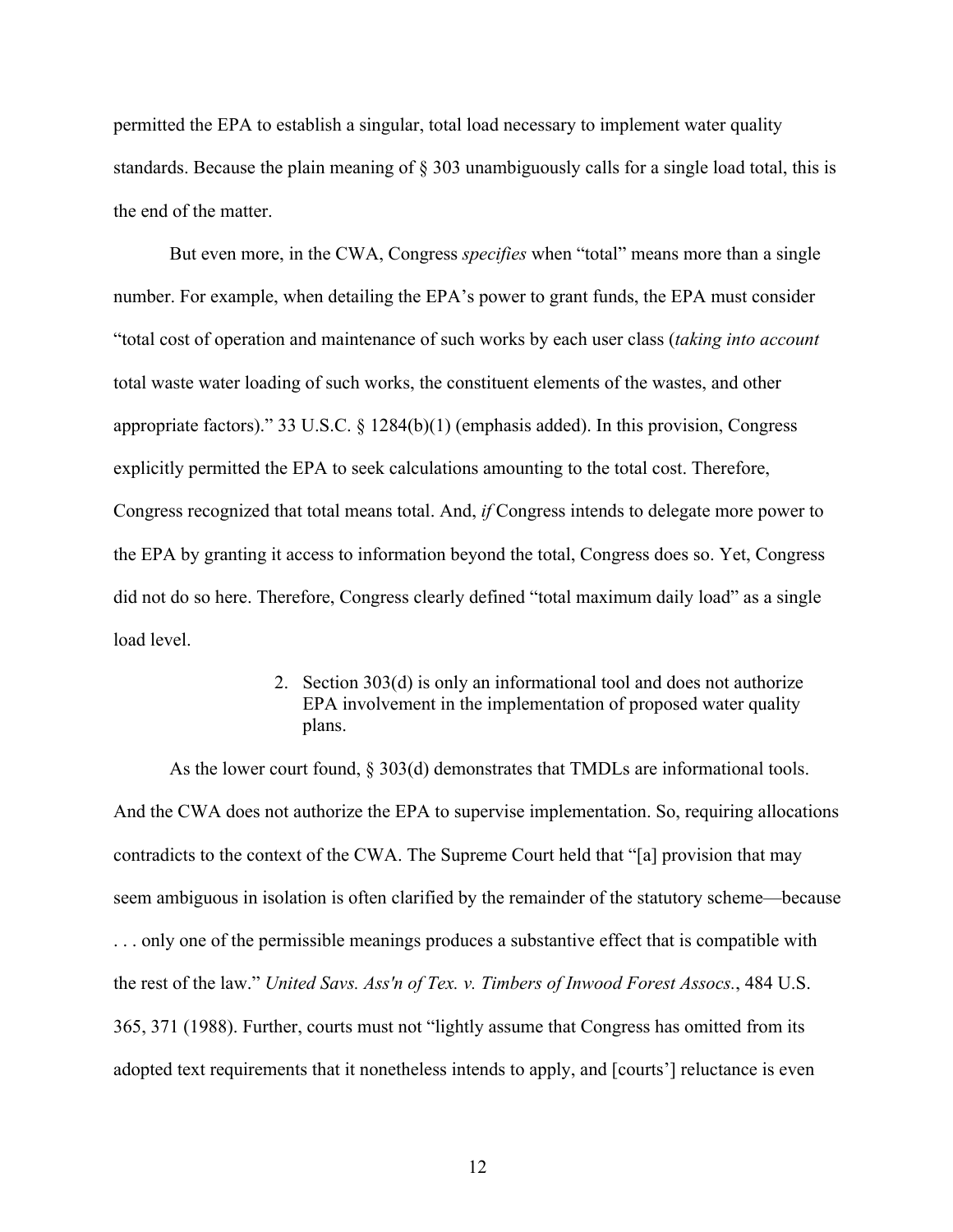greater when Congress has shown elsewhere in the same statute that it knows how to make such a requirement manifest." *Jama v. Immigration & Customs Enforcement*, 543 U.S. 335, 341 (2005).

Here, first, Section 303(d) explicitly defers to Section 303(e) for *state* incorporation of an EPA approved total maximum load into *its* implementation plan. *Id.* § 1313(d)(2). Importantly, Section 303(e) cross-references other planning and implementation sections of the CWA, while Section 303(d) does not. *Id.* § 1313(e). Furthermore, in Section 303(e), Congress requires only that the plans include the single "total maximum daily load" established under Section 303(d). *Id.* § 1313(e)(3)(C).

Accordingly, as the lower court emphasized, Section 303(e) does not authorize the EPA to impose an implementation plan if the EPA disapproves of the state's plan—because Congress clearly did not intend to grant the EPA power to control an implementation plan. Therefore, Congress left all implementation power to the States under Section 303(d). Any power delegated to the EPA under Section 303(d) does not include allocation input. New Union therefore correctly provided a total load necessary to implement water quality standards in its Chesaplain TMDL. Yet, the EPA erroneously rejected the Chesaplain TMDL and intruded upon New Union's exclusive power under Section 303(e) determine an implementation plan.

Second, Congress deliberately declined to include an EPA supervised implementation requirement—even though Congress incorporated an identical framework in the Clean Air Act (CAA) two years prior to adopting the CWA. *See* Clean Air Act § 110(a), 42 U.S.C. § 7410(a). Under the CAA, Congress also granted the EPA authority to require states implement a federal plan if it submits an unsatisfactory plan. 42 U.S.C. § 7410(c)(1). But Congress did not grant the EPA any of this power under the CWA. Rather, if states submit an unsatisfactory plan, the EPA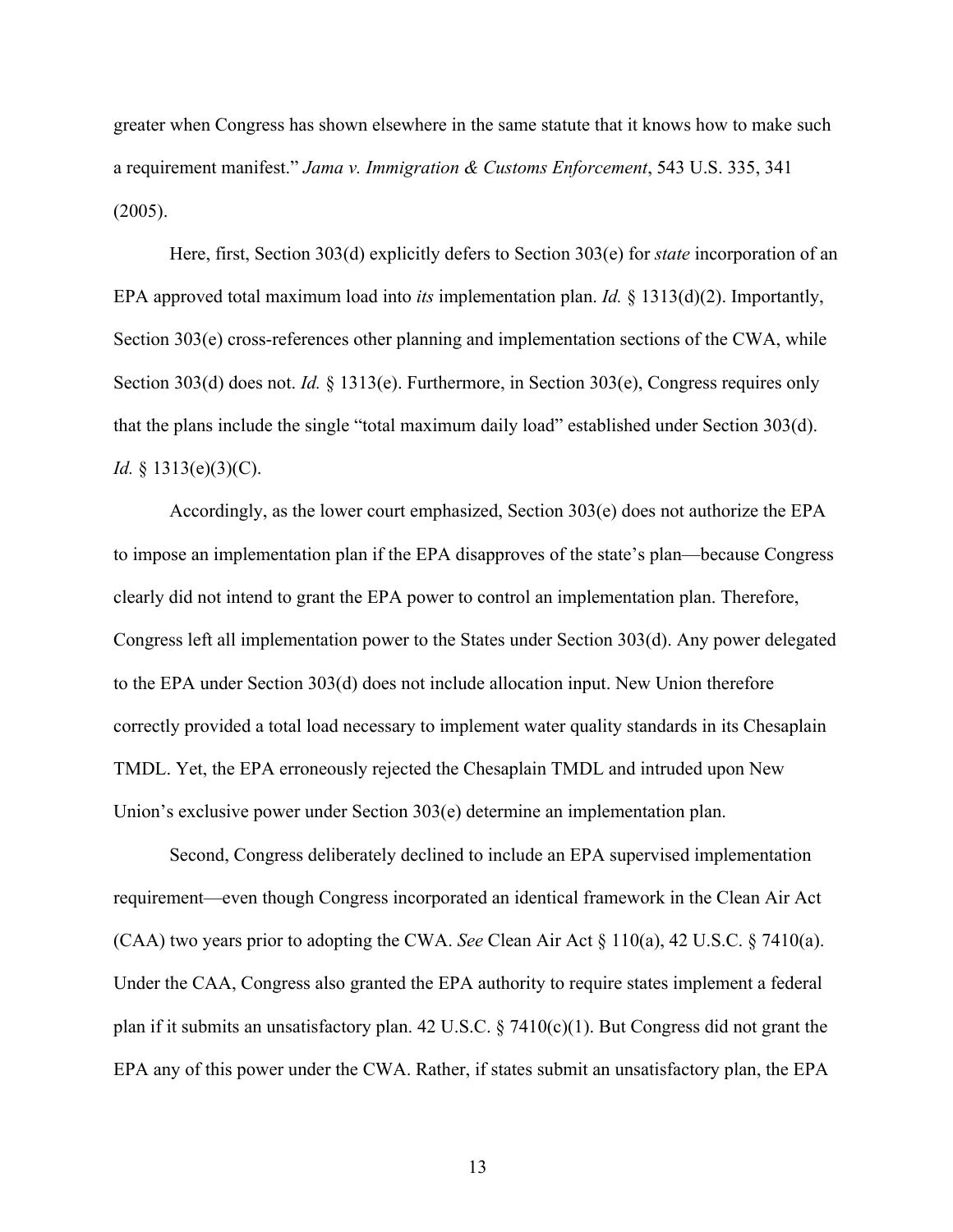may *only* deny federal funding and permit authority. *See Oregon Nat. Desert Ass'n v. U.S. Forest Serv.*, 550 F.3d 778, 785 (9th Cir. 2008); R. at 13. Therefore, § 303(d) is purely an informational tool, and Congress intentionally left implementation of pollution controls to the states.

> 3. Congress expressed clear federalism concerns in the CWA, and the EPA's interpretation of Section 303(d) does not respect Congress's division of state and federal power.

The EPA's interpretation of Section 303(d) directly contradicts Congress's clear federalism concerns under the CWA. The Supreme Court found that "unless Congress conveys its purpose clearly, it will not be deemed to have significantly changed the federal-state balance." *United States v. Bass*, 404 U.S. 336, 349 (1971). The Court emphasized that the CWA "provides for a system that respects the States' concerns." *Id.* (quoting 33 U.S.C. §§ 1251(b), 1370)).

The CWA recognizes, preserves, and protects state authority regarding land use and water quality planning. *See* 33 U.S.C. §§ 1251(b), 1370, 1313(e). Specifically, Section 1251(b) details the "policy of Congress to recognize, preserve and protect the primary responsibilities and rights of States to prevent, reduce, and eliminate pollution" within land use and water quality planning. *Id.* § 1251(b). And Congress reiterated that "[e]xcept as expressly provided in this chapter, nothing . . . shall . . . preclude or deny" this state primacy. *Id.* § 1370. Congress's intent to prioritize states' rights is therefore clear in the CWA.

Further, the Supreme Court and lower courts consistently highlight the CWA's demand for state primacy. The Supreme Court stated that courts must interpret the CWA to "preserve<sup>[]</sup> the state authority apparently intended." *Bass*, 404 U.S. at 349 (interpreting § 401 of the CWA). Following the Supreme Court's guidance, lower courts similarly interpret the CWA to preserve state authority. For example, the Ninth Circuit, relying on § 303(d), found that an approved state TMDL supersedes an earlier EPA TMDL because it "is consistent with the basic goals and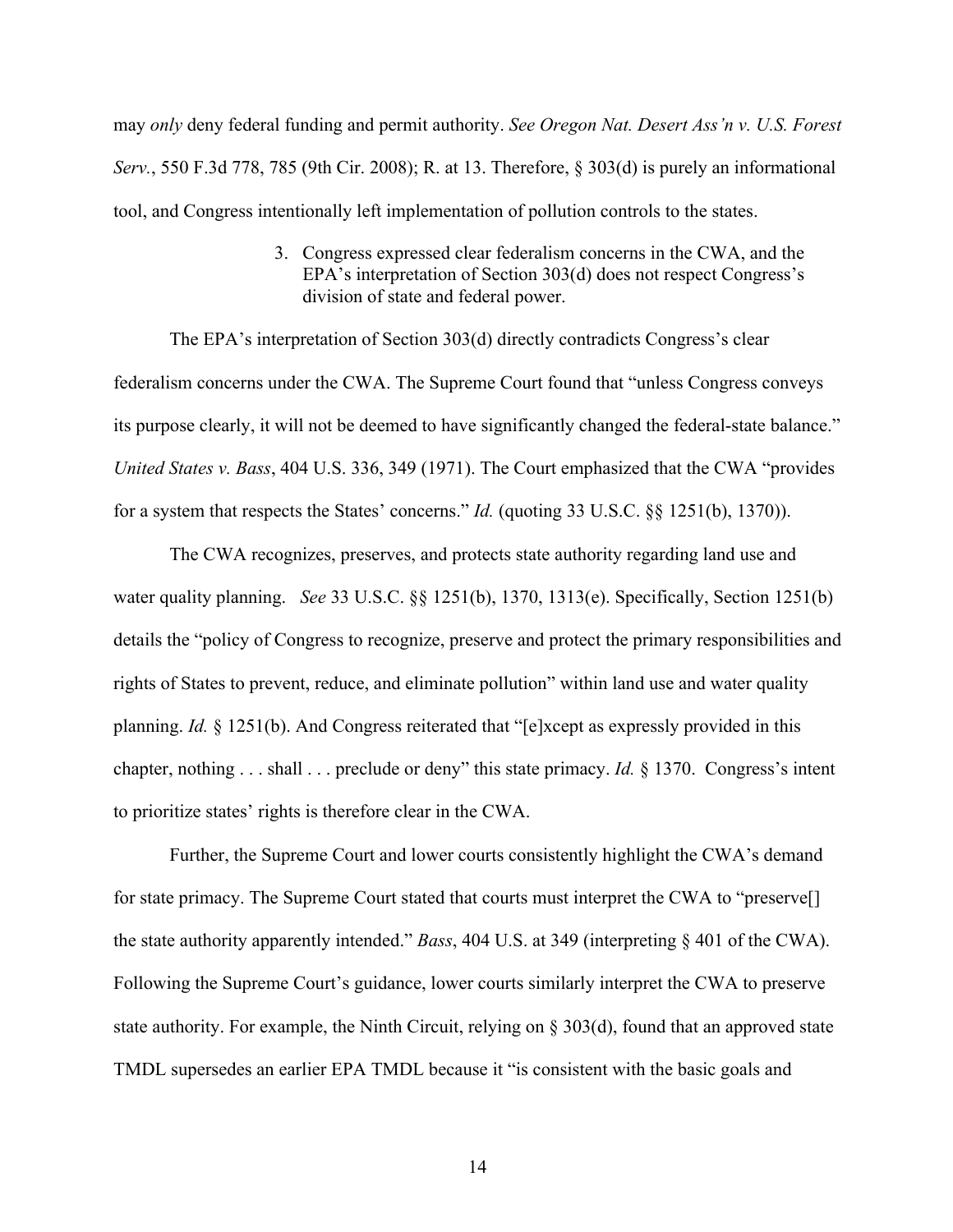policies . . . that States remain at the front line in combating pollution." *City of Arcadia v. EPA*, 411 F.3d 1103, 1106–07 (9th Cir. 2005). Similarly, the Seventh Circuit found that "it seems beyond argument that [courts] should construe the [CWA] to place maximum responsibility for permitting decisions on the states." *Am. Paper Inst. v. EPA*, 890 F.2d 869, 873 (7th Cir. 1989).

Here, the EPA's interpretation of  $\S 303(d)$  contradicts the clear congressional intent in the CWA to leave land use regulation and water quality planning to the states. Allocation of loadings among nonpoint sources is a state concern that implicates land use and water quality planning. Therefore, under the CWA, allocation of loadings is a primary responsibility and right of the States. And the EPA's interpretation of "total maximum daily load" infringes upon this exclusive state right—wholly ignoring the clear congressional intent in the CWA and eroding the federalstate balance.

## *B. Even if this Court finds that § 303(d) is ambiguous, the EPA definition of "total maximum daily load" is unreasonable because it is contrary to the CWA and arbitrary.*

Although this Court should find that Section 303(d) is unambiguous, defining "total maximum daily load" to include allocations is, nevertheless, contrary to the CWA and arbitrary. Once again, courts apply step two of the *Chevron* test *only* where "the court determines that Congress has not directly addressed the precise issue," *and* that Congress "explicitly left a gap for the agency to fill." *Chevron*, 467 U.S. at 843–44. But "[e]ven under *Chevron's* deferential framework, agencies must operate 'within the bounds of reasonable interpretation.'" *Util. Air Regul. Grp. v. E.P.A.*, 573 U.S. 302, 321, (2014) (quoting *City of Arlington v. FCC*, 569 U.S. 290, 296 (2013)). And "reasonable statutory interpretation must account for both 'the specific context in which . . . language is used' and 'the broader context of the statute as a whole.'" *Id.* (quoting *Robinson v. Shell Oil Co.*, 519 U.S. 337, 341 (1997)). The Court reasoned that "an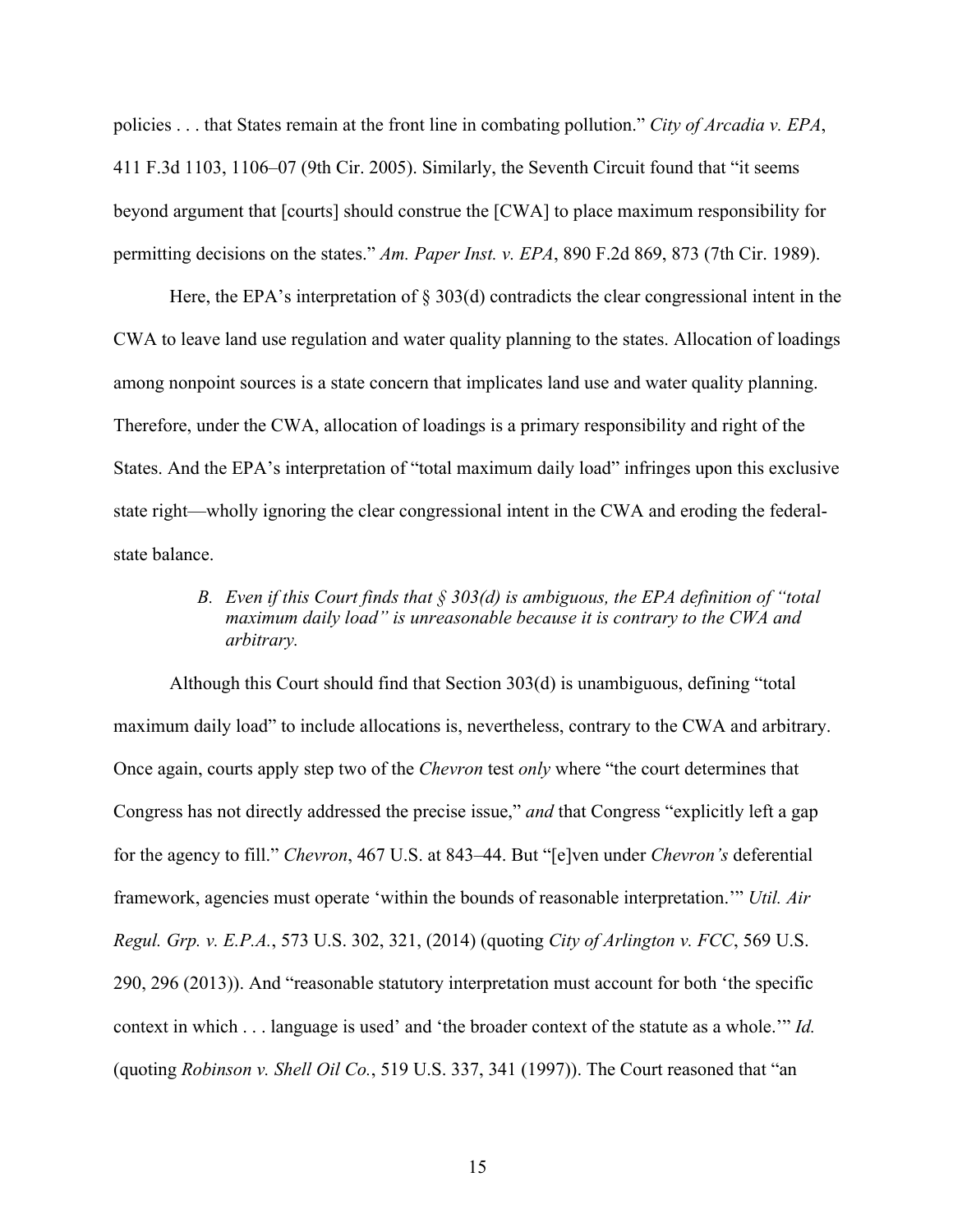agency interpretation that is 'inconsisten[t] with the design and structure of the statute' . . . does not merit deference." *Id.* (quoting *Robinson*, 519 U.S. at 341).

Here, the EPA's interpretation of "total maximum daily load" to include WLAs and LAs is unreasonable. First, this interpretation is contrary to the purpose of the CWA, which explicitly left land use and water quality planning to the states. Second, the legislative history of the CWA does not support the EPA's interpretation. Finally, the EPA's regulation is arbitrary because it is internally contradictory.

> 1. The EPA's interpretation of Section 303(d) is unreasonable because it is contrary to the expressed purpose of the CWA.

This Court should find that the EPA's definition of "total maximum daily load," which includes allocations, is contrary to the purpose of the CWA. Congress stated that the purpose of the CWA is "restor[ing] and maintain[ing] the chemical, physical, and biological integrity of the Nation's waters." 33 U.S.C. § 1251(a). To serve this purpose, Congress "recognize[d], preserve[d], and protect[ed] the primary responsibilities and rights of States to prevent, reduce, and eliminate pollution, to plan the development and use (including restoration, preservation, and enhancement) of land and water resources, and to consult with the Administrator in the exercise of his authority under this chapter." *Id.* § 1251(b).

Congress intentionally left nonpoint source limit decisions to the states because such limits affect land use planning, which is a traditional state power. *See Oregon Nat. Desert*, 550 F.3d at 785. Specifically:

[U]nlike the permitting and enforcement provisions for point sources, [under the CWA] EPA lacks direct implementation or regulatory authority in the face of nonexistent or inadequate state implementation. At most, under the nonpoint source control provisions, EPA is authorized to withhold grant funding for delinquent states. This policy judgment appears consistent with Congress's reluctance, as expressed in sections 101(b) and (g) of the Act, to allow extensive federal intrusion into areas of regulation that might implicate land and water uses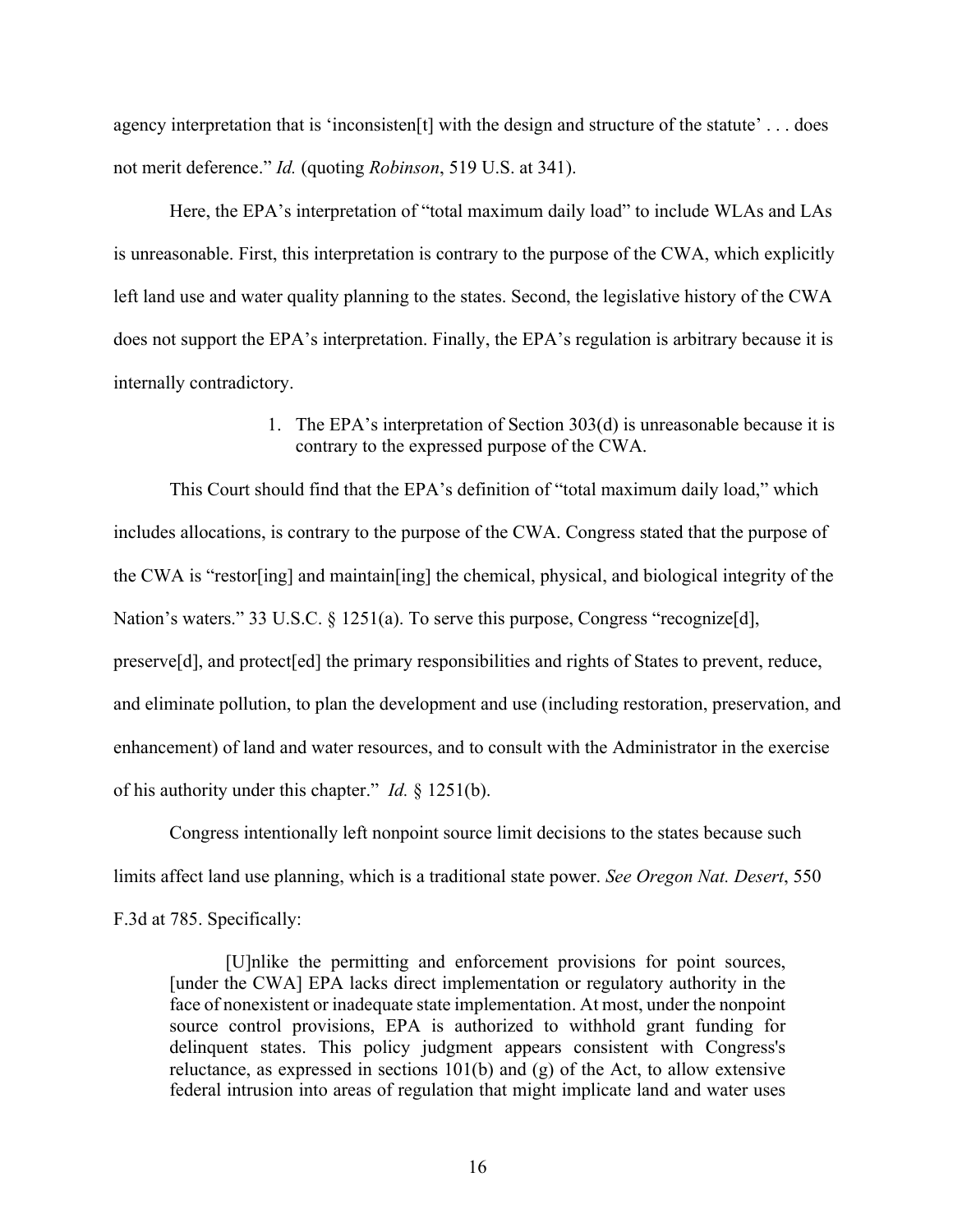in individual states. *Id.* (quoting Robert W. Adler, *The Two Lost Books in the Water Quality Trilogy: The Elusive Objectives of Physical and Biological Integrity*, 33 Envtl. L. 29, 56 (2003)).

Moreover, the Supreme Court held that Congress must provide a clear statement before "permitting federal encroachment upon a traditional state power." *Solid Waste Agency of N. Cook Cnty. v. U.S. Army Corps of Eng'rs*, 531 U.S. 159, 172–73 (2001). And land use regulation and planning are "perhaps the quintessential state activity." *FERC v. Mississippi*, 456 U.S. 742, 768 n.30 (1982). Accordingly, "state governments traditionally perform[]" land use regulation. *Hess v. Port Auth.*, 513 U.S. 30, 44 (1994).

Here, the EPA impermissibly intrudes upon the traditional state power to govern land use and property rights. By requiring states to provide WLAs and LAs, the EPA intrudes upon the States' power to regulate individual nonpoint sources. Specifically, the CWIP includes BMPs that proved highly controversial. Homeowners and businesses complained that the BMPs were expensive and insufficient to achieve the needed phosphorus reductions. This debate highlights the unreasonable nature of EPA's interpretation of Section 303(d).

The EPA, a *federal* agency, does not have input in land use disputes. Power to regulate land use is left to the states because each locality has differing populations, markets, resources, and more. A federal agency with no knowledge or stake in these localities cannot reasonably regulate these disputes. Congress knew this. And Congress, accordingly and explicitly, constructed the CWA to serve this federalism reality. Therefore, allowing a *federal* agency to regulate individual source points is unreasonable because it is directly contrary to the clear purpose of the CWA.

Further, principles of cooperative federalism or usefulness to the EPA cannot excuse this federal intrusion into land use regulation. Once again, the EPA "literally has no power to act …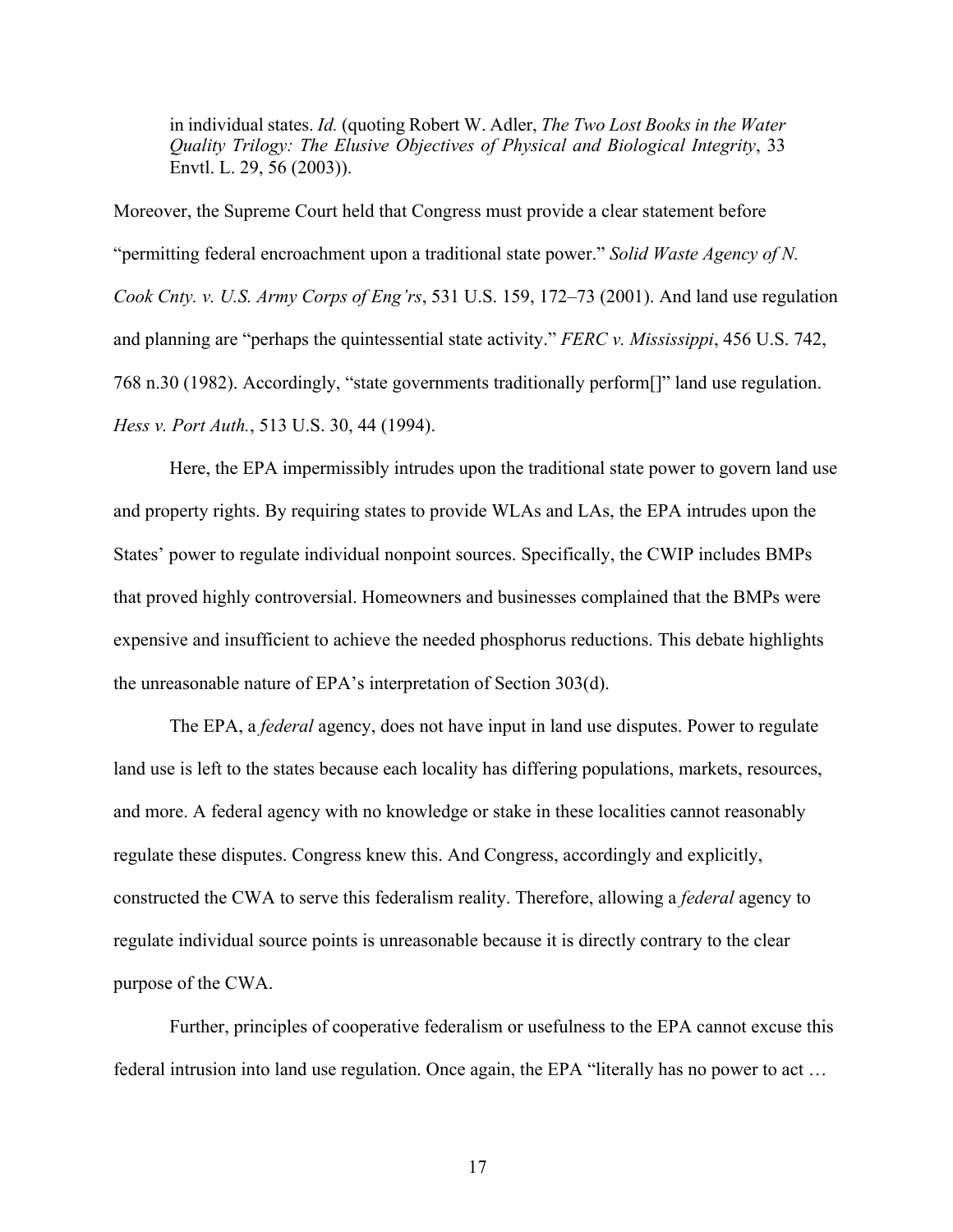unless and until Congress confers power upon it." *La. Pub. Serv. Comm'n v. F.C.C.*, 476 U.S. at 374. Even if some states "may be content to leave 'responsibility' with [EPA] because it is attractive to shift to another entity controversial decisions disputed between politically powerful, rival interests," a state's desire to unburden themselves "makes no difference to the statute's stated purpose of preserving States' 'responsibilities and rights.'" *Rapanos v. United States*, 547 U.S. 715, 737 n.8 (2006) (quoting 33 U.S.C. §1251(b)). And the Supreme Court urged "the core administrative-law principle that an agency may not rewrite clear statutory terms to suit its own sense of how the statute should operate." *Util. Air Regulatory Grp.*, 573 U.S. at 328.

Here, although the CWA encourages cooperative federalism and TMDLs should be useful to the EPA, these principles do not permit the EPA to act beyond the bounds of the CWA. A chief purpose of the CWA is to preserve and protect State primacy. The congressional intent to leave land use regulation to the states is clear under the CWA. And this clear purpose cannot be reasonably disturbed because it would be useful to the EPA to intrude upon State power. In fact, it is almost always useful to an agency to grant them excess power. But this result is impermissible under *Chevron*. The EPA rewrote Section 303(d) with blatant disregard for state primacy and usurped power that Congress left to the states. This is unreasonable. This Court cannot permit this overstep and disregard for the purpose of the CWA.

#### 2. The legislative history of the CWA does not support the EPA's interpretation of section 303(d).

The legislative history of the CWA does not support the EPA's interpretation of Section 303(d). First, when determining the reasonableness of an agency regulation courts turn to legislative history for indicators of Congressional intent. However, when "general remarks . . . 'were obviously not made with [the challenged] narrow issue in mind . . . they cannot be said to demonstrate Congressional desire." *Chevron*, 467 U.S. at 862 (quoting *Jewell Ridge Coal Corp.*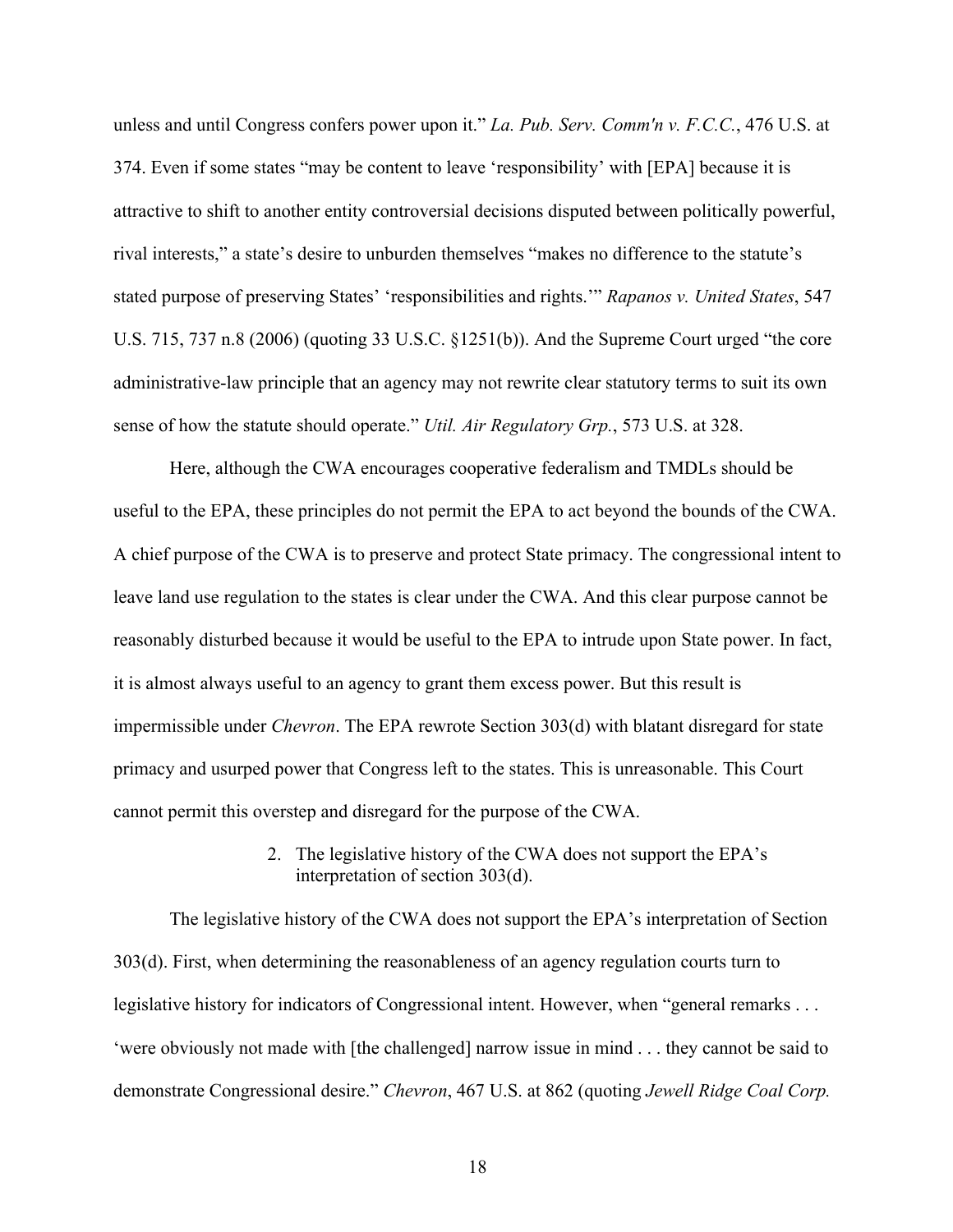*v. Mine Workers*, 325 U.S. 161, 168–169 (1945)). And when "'subsequent history is less illuminating than the contemporaneous evidence,' respondents face a difficult task in overcoming the plain text and import" of the CWA. *Solid Waste Agency of N. Cook Cnty.*, 531 U.S. at 170 (quoting *Hagen v. Utah*, 510 U.S. 399, 420 (1994)).

Here, even though the CWA alone expresses Congress's intent to leave implementation of pollution controls to the States, the legislative history confirms this intent. *See* S. Rep. No. 92- 414 (1971), reprinted in 1972 U.S.C.C.A.N. 3668, 3744 ("The control of pollutants from runoff is applied pursuant to Section 20912 and the authority resides in the State or other local agency."). Even more, in the 1987 amendments, Congress added Section 319, which "establishe[d] a national policy that programs for the control of nonpoint sources of pollution be developed." Section-by-Section Analysis of the Water Quality Act of 1987, reprinted in 1987 U.S.C.C.A.N. 5, 30. But Congress did *not* mention TMDLs in the "comprehensive" Section 319 framework. And if Congress intended the federalize land use regulation of nonpoint sources, it would have given the EPA authority to establish nonpoint source limits and required allocation information in TMDLs. But Congress did not. At best, the legislative history illuminates, again, Congress's intent to leave implementation of pollution controls to the states.

## 3. EPA's interpretation of Section 303(d) is arbitrary because its own regulation is internally inconsistent.

Finally, the EPA's own regulation does not support requiring allocations in TMDLs and is therefore arbitrary. 40 C.F.R. § 130.2 defines a "total maximum daily load" as the "sum" of individual pollutant source load allocations. "Sum," like "total," cannot be reasonably interpreted to mean individual allocations. Rather, this regulation reflects the statutory requirement that a TMDL be set at a "level" representing the total pollutant load permissible to maintain water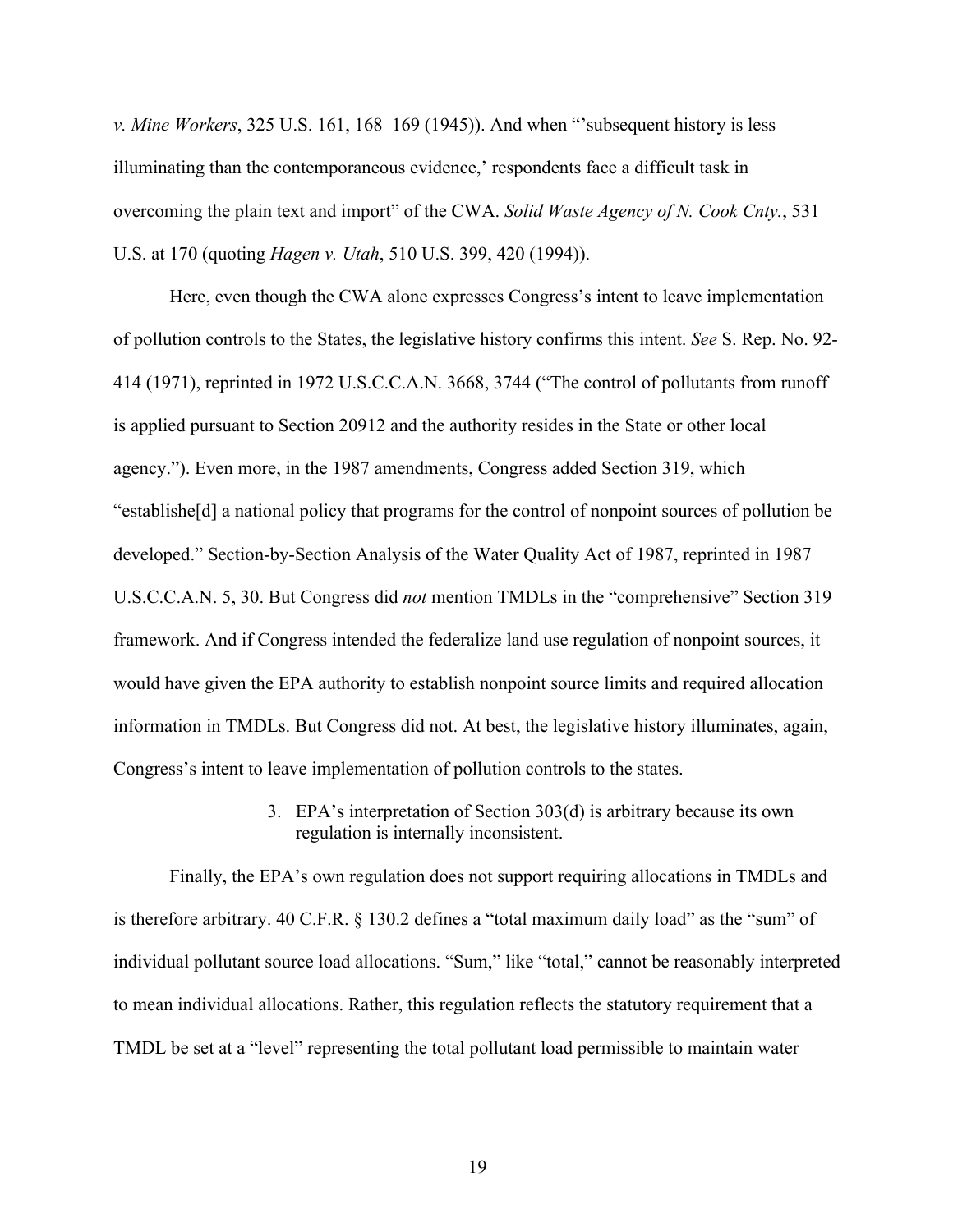quality standards. Once again, the EPA may only regulate the "sum" or "total" pollutant level because only the states may establish how to maintain this permissible level.

Accordingly, the EPA's regulation asks *only* for a sum of pollutants. Yet, the EPA also demands that TMDLs include source point allocations. These requested allocations are unsupported by the CWA and contradict the plain meaning of "sum" within 40 C.F.R. § 130.2. Therefore, EPA's contention that the New Union TMDL required a showing of WLAs and LAs is arbitrary. And it is, thus, unreasonable for the EPA to require source load allocations in TMDLs.

## **V. Under** *Chevron***, this Court should uphold the Chesaplain TMDL because it meets CWA § 303(d) requirements**

The Chesaplain TMDL is a valid TMDL because it meets CWA  $\S 303(d)$  requirements and the EPA reasonably interpreted the CWA. As a threshold matter, *Chevron* deference governs both challenges. Under *Chevron*, reviewing courts should defer to reasonable agency interpretations when Congress has not spoken directly to the issue. *Chevron*, 467 U.S. at 844. Congress need not explicitly leave a gap for the agency to fill. Instead, legislative delegation may be "implicit rather than explicit." *Id.* In such case, a reviewing court "may not substitute its own construction of a statutory provision for a reasonable interpretation made by the administrator of an agency." *Id.* Here, Congress did not prescribe how to express TMDLs — it left that issue open for states and the EPA. In light of implicit legislative designation, the EPA acted within its regulatory authority. Therefore, this Court should affirm the lower court and hold that the Chesaplain TMDL satisfied the CWA requirements.

*A. The EPA has the legal authority to approve and establish TMDLs expressed in annual terms*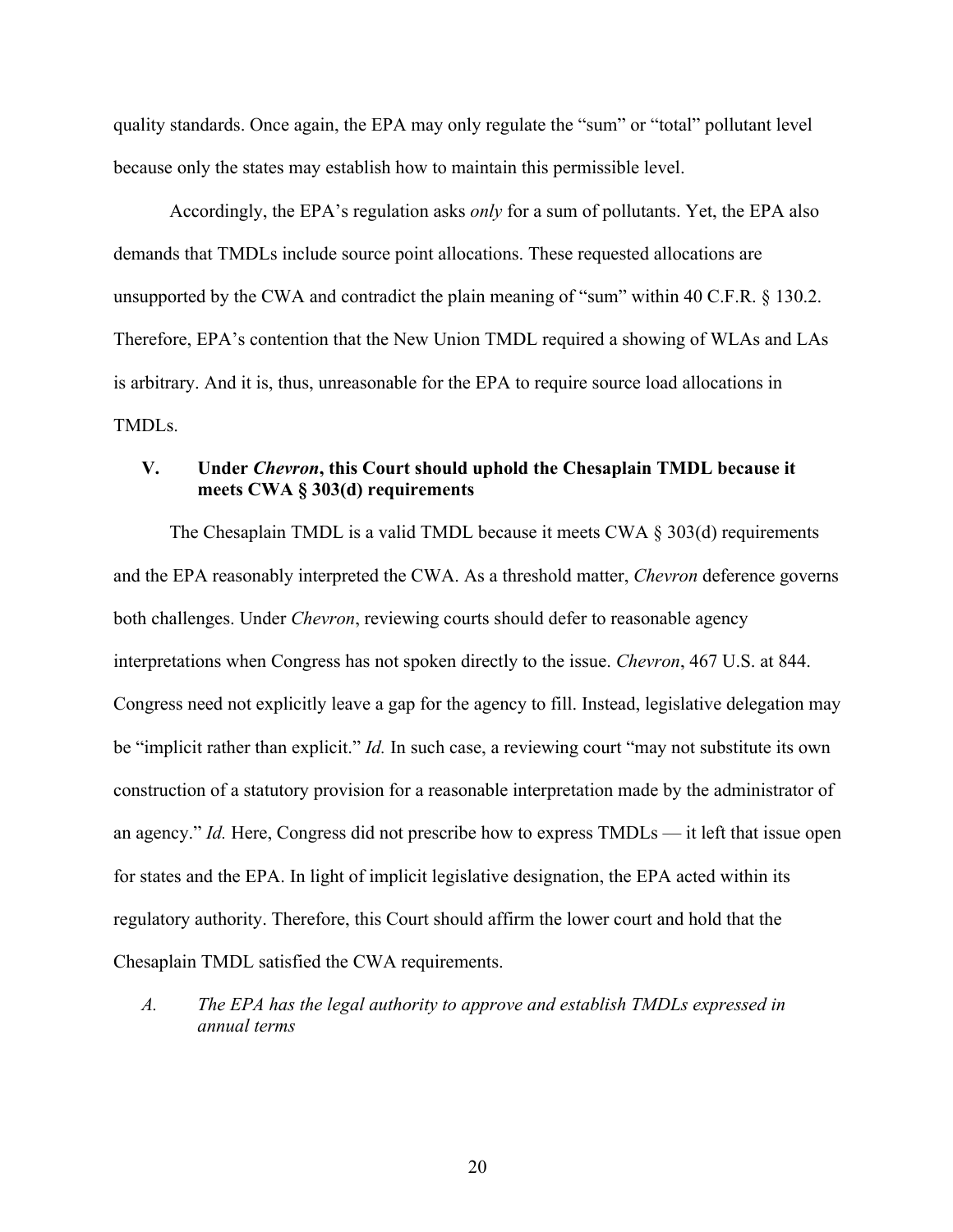This Court should uphold the Chesaplain TMDL because the EPA approved it within its regulatory authority. The CWA does not prohibit the EPA from approving a TMDL expressed annual terms. To do so would create a scientifically absurd result by forcing the EPA to limit all pollutants with daily limits, even when a non-daily limit would better suit a particular pollutant. The EPA interpretation is reasonable because a rational connection links annual limits on phosphorous with water quality standards in Lake Chesaplain. Thus, the EPA's interpretation merits *Chevron*-deference.

> 1. The CWA left room for states and the EPA to decide whether to express a particular TMDL in annual terms.

The CWA does not prohibit states or the EPA from expressing a TMDL in annual terms. The CWA does not prescribe how states and the EPA should express TMDLs. Instead, the CWA merely requires that the EPA establish TMDLs:

[A]t a level *necessary to implement the applicable water quality standards with seasonal variations* and a margin of safety which takes into account any lack of knowledge concerning the relationship between effluent limitations and water quality.

33 U.S.C. § 1313(d)(1)(C).

Accordingly, the CWA does not require TMDLs be set as a daily limit. Instead, it requires TMDLs be set at a "level necessary to implement the applicable water quality standards with seasonal variations." 33 U.S.C. § 1313(d)(1)(C). Filling in the gap left by the Congress, the EPA permits states to express TMDLs "in terms of either mass per time, toxicity, or other appropriate measure." 40 C.F.R. § 130.2(i). As the EPA explained upon establishing this interpretation, TMDLs "may be expressed in terms of an appropriate averaging period, such as weekly or monthly, as long as compliance with applicable [water quality standards] is assured." 50 Fed. Reg. at 1776/1.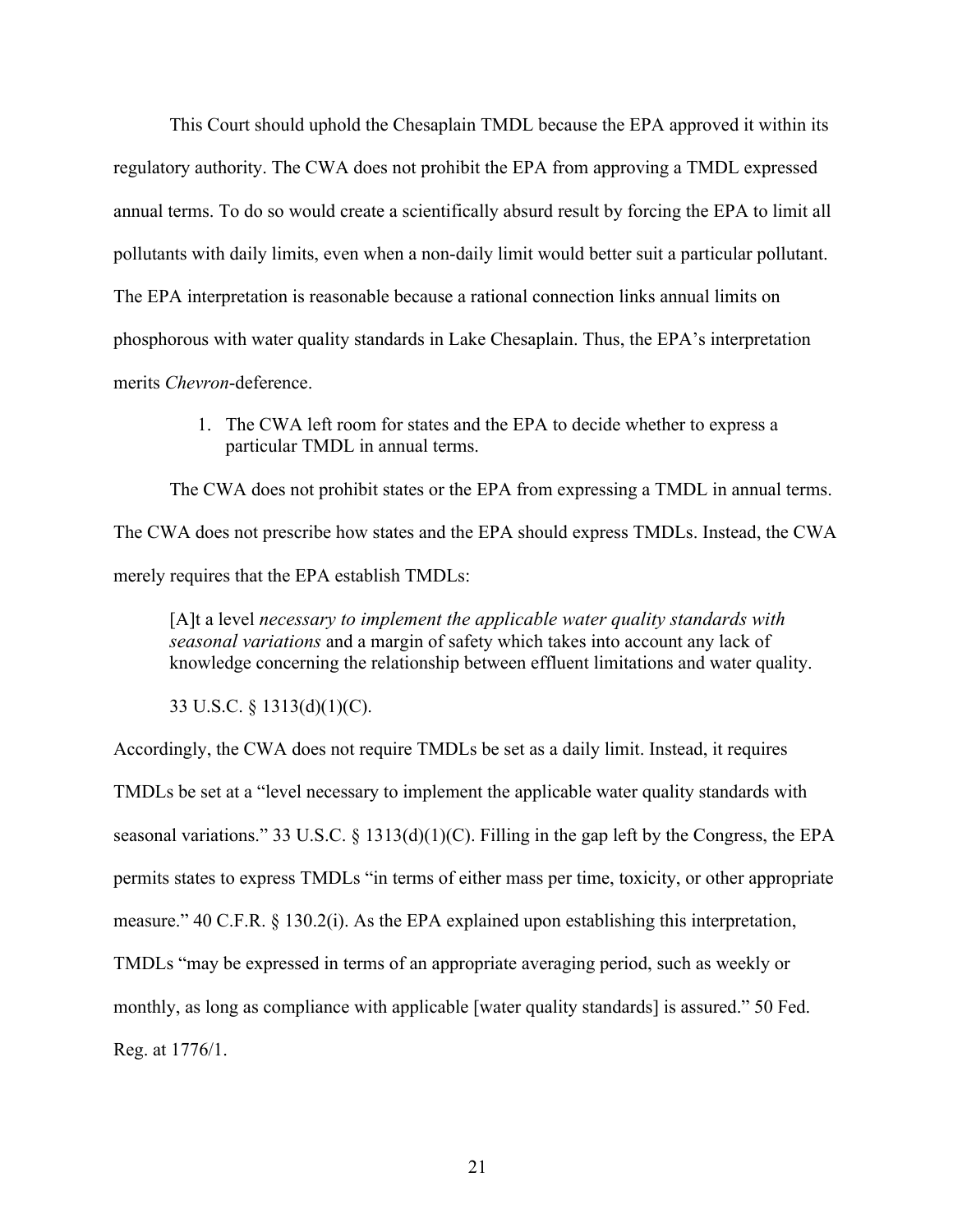2. This Court should not read the term "daily" to require that states and the EPA express TMDLs in daily terms—that would create scientifically absurd results.

CLW's interpretation creates an absurd result by forcing the EPA to establish daily limits pollutants better suited for non-daily limits. The Supreme Court has stressed that courts should avoid absurd results when interpreting statutes. *United States v. Turkette*, 452 U.S. 576, 580 (1981); *Pub. Citizen v. U.S. Dep' t of Just.*, 491 U.S. 440, 470 (1989) (observing that courts should not construe a statute to produce absurd consequences that Congress could not have intended). When statutory language would produce absurd results, the statute "is the proper subject of construction by the EPA and the courts." *Chem. Mfrs. Ass'n v. Nat. Res. Def. Council, Inc.*, 470 U.S. 116, 126 (1985).

If this Court confined "total maximum daily loads" to daily limits, the EPA could not effectively regulate pollutants. To effectively regulate, the EPA must express the TMDL in terms appropriate for the particular pollutant. The CWA applies to "hundreds of different pollutants in thousands of different waterbodies." *Muszynski*, 268 F.3d 91, 97 (2d Cir. 2001); 33 U.S.C. § 1313(d)(1)(c). For certain pollutants, "effective regulation may best occur by some other periodic measure than a diurnal one." *Muszynski*, 268 F.3d at 99. For example, some pollutants only trigger harmful reactions during certain seasons or when accumulated in large quantities. *Id.* For these pollutants, a daily measure would be inappropriate. *Id.* Yet, CLW's interpretation would prohibit the EPA from approving a TMDL expressed in another temporal measure, even if scientific data established that a non-daily measure would better suit the waterbody or pollutant. Accordingly, this Court should not presume that "Congress intended that such far-ranging agency expertise be narrowly confined in application to regulation of pollutant loads on a strictly daily basis." *Id.* at 98–99. To do so would create an absurd result that Congress could not have intended.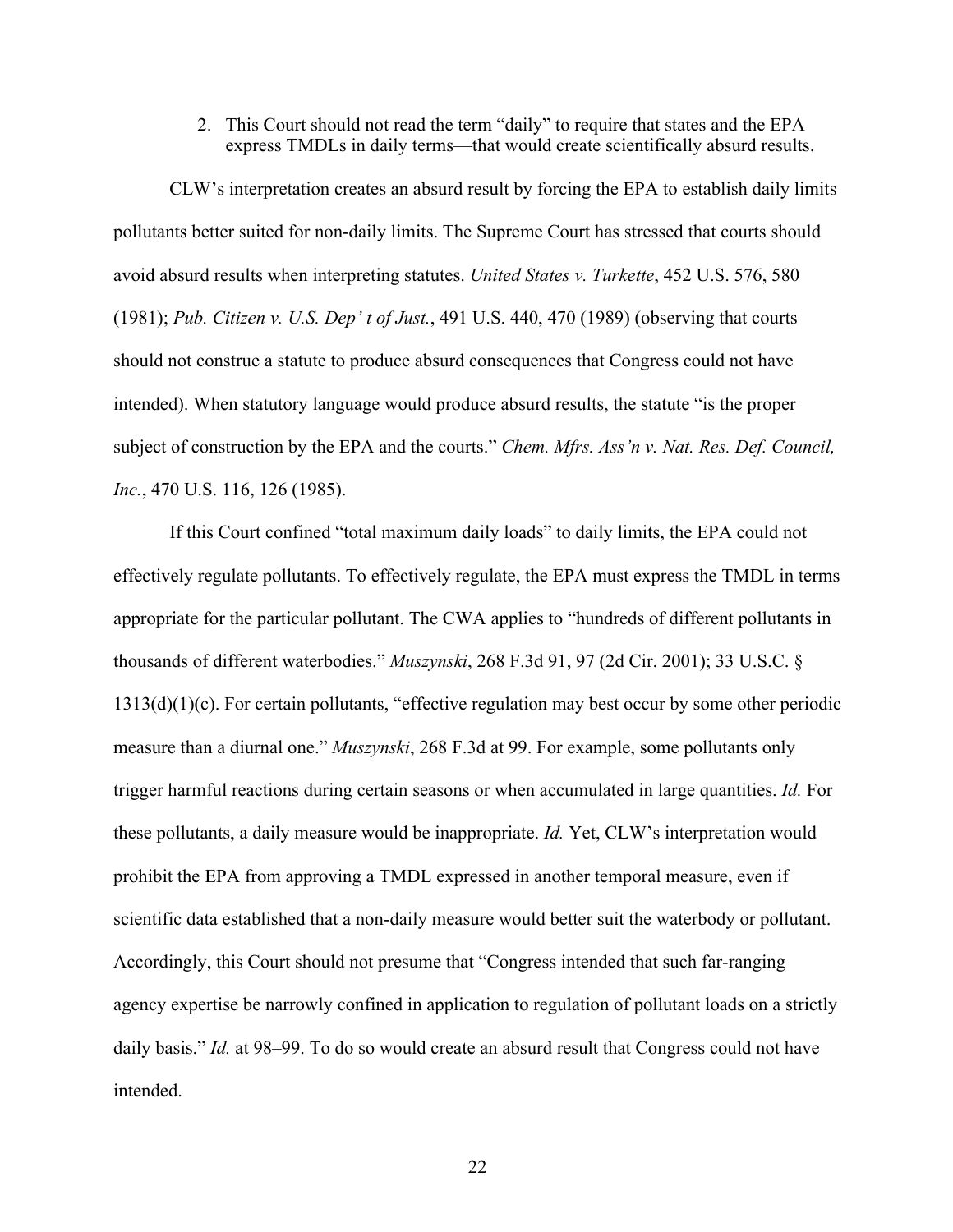3. Under *Muszynski*, a "rational connection" exists between Lake Chesaplain's water quality standards and the annual limit on phosphorous.

An annual TMDL on phosphorous protects water quality standards. Under Chevron, the EPA need only examine relevant data and establish "a rational connection between the facts found and the choice made." *Cellular Phone Taskforce v. FCC*, 205 F.3d 82, 89 (2d Cir. 2000). Here, the Record reflects excessive phosphorous levels caused eutrophication in Lake Chesaplain. Currently, phosphorous levels varied from 0.020 to 0.034 mg/l, exceeding the maximum level of 0.014 mg/l. Excessive phosphorous caused excessive algae growth, which in turn caused eutrophication. This created "objectionable odors," in addition to decreased water clarity and dissolved oxygen levels. New Union established an annual limit on phosphorous to prevent further eutrophication in Lake Chesaplain.

To achieve water quality standards, phosphorous requires an annual limit. Phosphorous does not immediately trigger eutrophication in waterbodies like Lake Chesaplain. Instead, lakes can tolerate varying amounts of phosphorous depending on the season of the year. *Muszynski*, 268 F.3d at 98. Moreover, phosphorous concentrations may "vary seasonally and annually." *Id.* at 99. The "seasonal interplay of temperatures, density, and wind," causes "very large short-term yearly variations" in phosphorous levels. *Id.* Finally, phosphorous that enters a waterbody may spur algae growth in another season. The optimal season for algae growth is May-October. *Id.* In Lake Chesaplain, "mats of algae form during the summer months. R. at 7. Accordingly, phosphorus is less likely to cause eutrophication during other times of years. Because phosphorous concentrations vary annually and seasonally, a rational connection exists between achieving water quality standards in Lake Chesaplain and the annual phosphorous limit.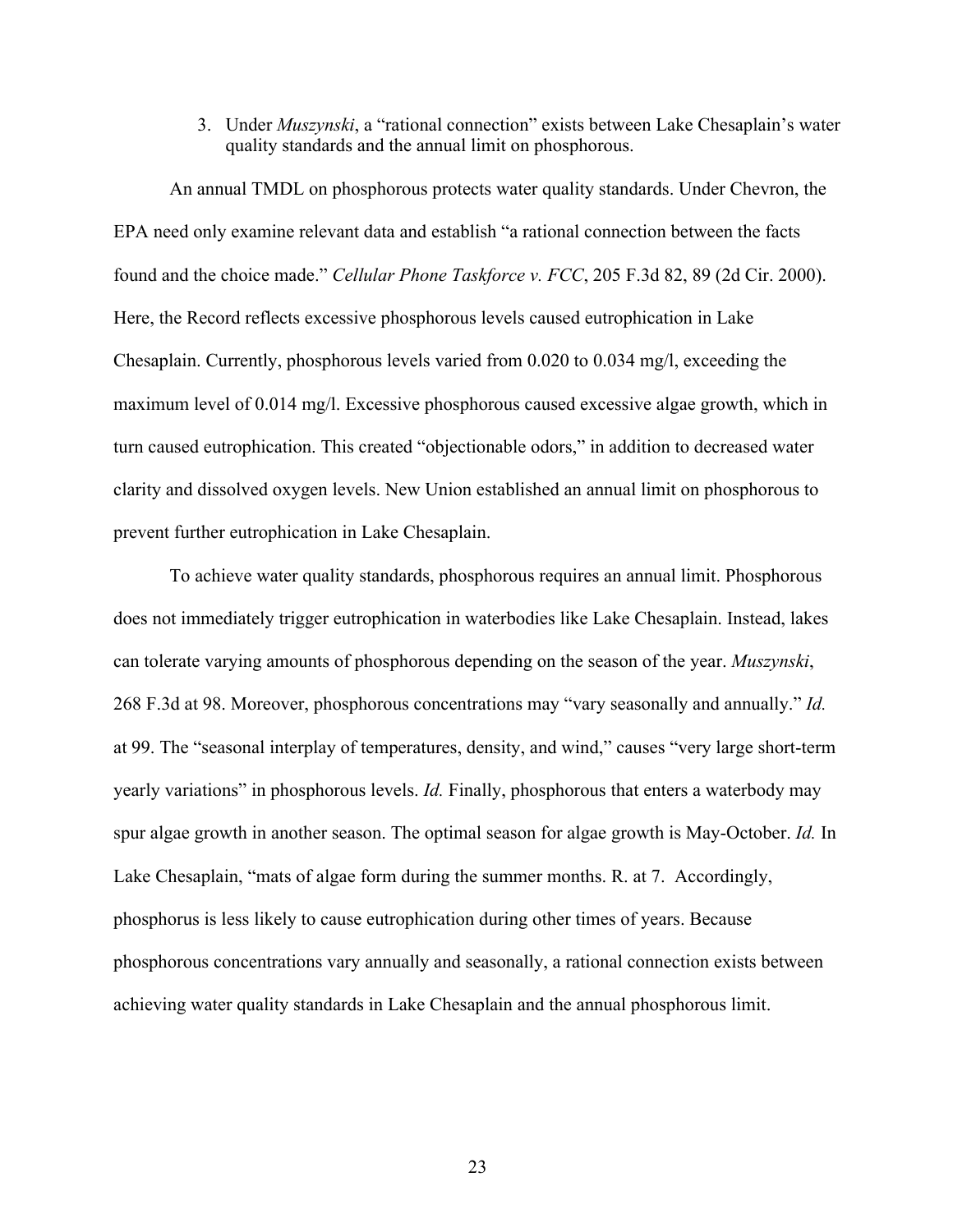Accordingly, this agency action, which "fills a gap" and "defines a term in a way that is reasonable in light of the legislature's revealed design," merits "controlling weight." *Chevron*, 467 U.S. at 844.

## *B. The EPA acted within its regulatory authority because a "rational connection" exists between the phased TMDL and water quality standards in Lake Chesaplain.*

The EPA was within its regulatory authority to approve a phased percentage reduction in phosphorous loadings. First, Congress has directly not spoken to the precise question at issue. Per the above analysis, the CWA does not prescribe how states or the EPA should express TMDLs. Rather, the CWA solely requires that states set TMDLs at "a level necessary to implement water quality standards with seasonal variations." 33 U.S.C. 1313(d)(1)(C). In light of this statutory silence, this Court should defer to the EPA's interpretation unless arbitrary and capricious.

The EPA acted within its regulatory authority when it approved a phased percentage TMDL. In light of statutory silence, the agency need only establish "a rational connection between the facts found and the choice made." *Cellular Phone Taskforce*, 205 F.3d at 89. Here, there is a rational connection between Lake Chesaplain's water quality and the phased percentage TMDL. In Lake Chesaplain, measured phosphorous levels vary from 0.020 to 0.034 mg/l. While current levels exceed the maximum phosphorous level, the excess amount varies from 0.06 to 0.020 mg/l. Furthermore, non-point sources, exempted from the CWA, contribute a significant amount of pollution through non-discharging CAFOs and private septic systems. Currently, both facilities evade phosphorous discharge limits. In light of the lack of information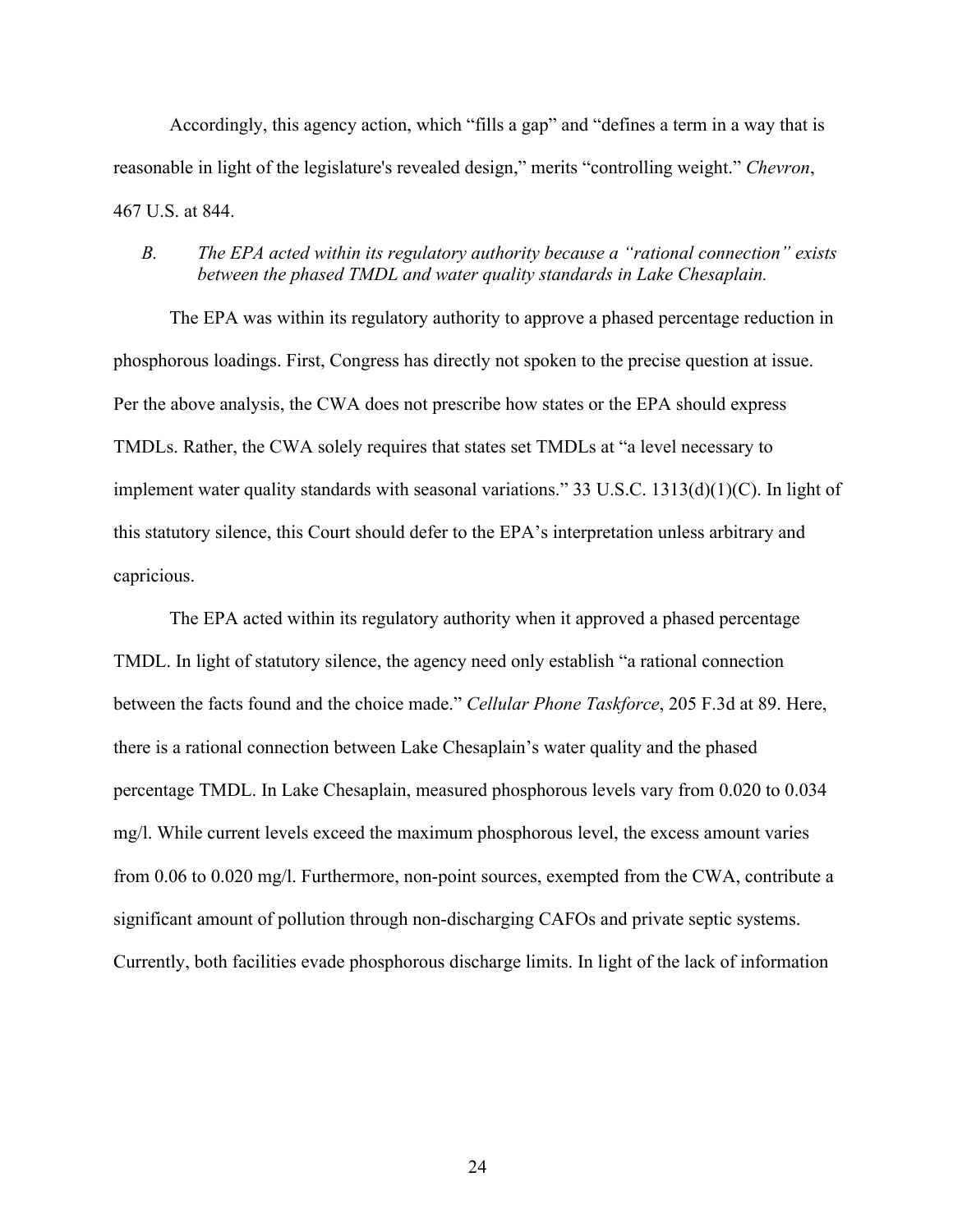associated with the non-point sources, a rational connection exists between a phased TMDL and water quality standards. $<sup>1</sup>$ </sup>

## **VI. The EPA did not act arbitrarily or capriciously by crediting anticipated BMP pollution reductions—applicable law does not require "reasonable assurances" of implementation.**

EPA did not act arbitrarily or capriciously by approving the TMDL without first seeking reasonable assurances. A reviewing court may set aside agency action that is arbitrary, capricious, an abuse of discretion, or otherwise contrary to law. 5 U.S.C. § 706(2)(A); *Chevron*, 467 U.S. at 844. This standard of review presumes the validity of agency action. It requires only that an agency "examine the relevant data and articulate a satisfactory explanation for its action." *F.C.C. v. Fox Television Stations, Inc.*, 556 U.S. 502, 513 (2009) (citing *Motor Vehicle Mfrs. Assn. of United States, Inc. v. State Farm Mut. Automobile Ins. Co.*, 463 U.S. 29, 43 (1983)). The reviewing court must not "substitute its judgment for that of the agency," and should "uphold a decision of less than ideal clarity if the agency's path may reasonably be discerned." *Bowman Transp., Inc. v. Arkansas–Best Freight System, Inc.*, 419 U.S. 281, 286 (1974).

Judged under the above standards, the EPA did not act arbitrarily or capriciously by crediting anticipated BMP pollution reductions. Applicable law does not require the EPA to seek reasonable assurances that BMP will achieve reductions. Rather, both the CWA and binding regulations merely require information necessary to implement, rather than implementation itself.

<sup>&</sup>lt;sup>1</sup> While non-binding, EPA Guidelines specifically contemplate use of a phased TMDL in this circumstance. EPA, Guidance for Water Quality-Based Decisions: The TMDL Process (1991) [hereinafter "1991 Guidelines"] ("An example of a phased TMDL could be a TMDL for phosphorus in a lake watershed where there are uncertain loadings from the major land uses and/or limited knowledge of in-lake process.")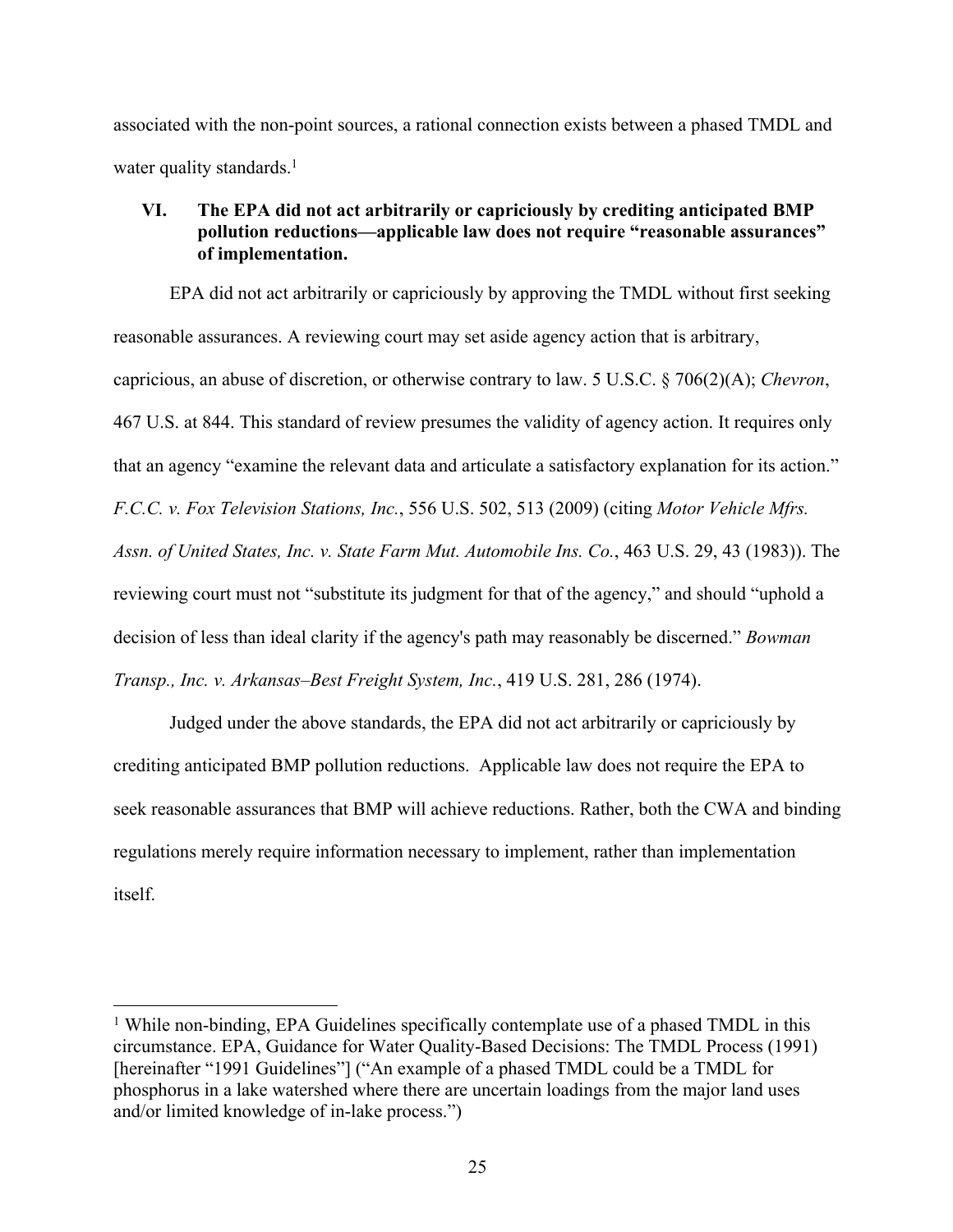EPA did not act arbitrarily or capriciously by crediting anticipated BMP pollution reductions without first seeking reasonable assurances. A reviewing court may set aside agency action that is arbitrary, capricious, an abuse of discretion, or otherwise contrary to law. 5 U.S.C. § 706(2)(A); *Chevron*, 467 U.S. at 844. This standard of review presumes the validity of agency action. It requires only that an agency "examine the relevant data and articulate a satisfactory explanation for its action." *F.C.C. v. Fox Television Stations, Inc.*, 556 U.S. 502, 513 (2009) (citing *Motor Vehicle Mfrs. Ass'n. of United States, Inc. v. State Farm Mut. Automobile Ins. Co.*, 463 U.S. 29, 43 (1983)). The reviewing court must not "substitute its judgment for that of the agency," and should "uphold a decision of less than ideal clarity if the agency's path may reasonably be discerned." *Bowman Transp., Inc. v. Arkansas–Best Freight System, Inc.*, 419 U.S. 281, 286 (1974).

Judged under the above standards, the EPA did not act arbitrarily or capriciously by crediting anticipated BMP pollution reductions. Applicable law does not require the EPA to seek reasonable assurances that BMP will achieve reductions. Rather, the CWA, binding regulations, and the Congress's intent to preserve federalism suggest EPA need not seek reasonable assurances.

*A. The CWA does not require "reasonable assurances" of implementation—TMDLs function primarily as informational devices.*

The EPA's decision is not arbitrary, capricious, or contrary to law. Rather, it accords with the language and structure of the CWA, which characterizes TMDLs as informational devices. Indeed, the CWA does not require implementation of Section 303 plans nor does it provide for their enforcement. For instance, in Sections  $303(d)(1)(A)$ –(B), the CWA merely requires states to identify waterbodies with insufficient water controls. 33 U.S.C. §§ 1313(d)(1)(A)–(B). Then, in Section 303(d)(1)(C), the CWA requires states to identify, for each waterbody, the "level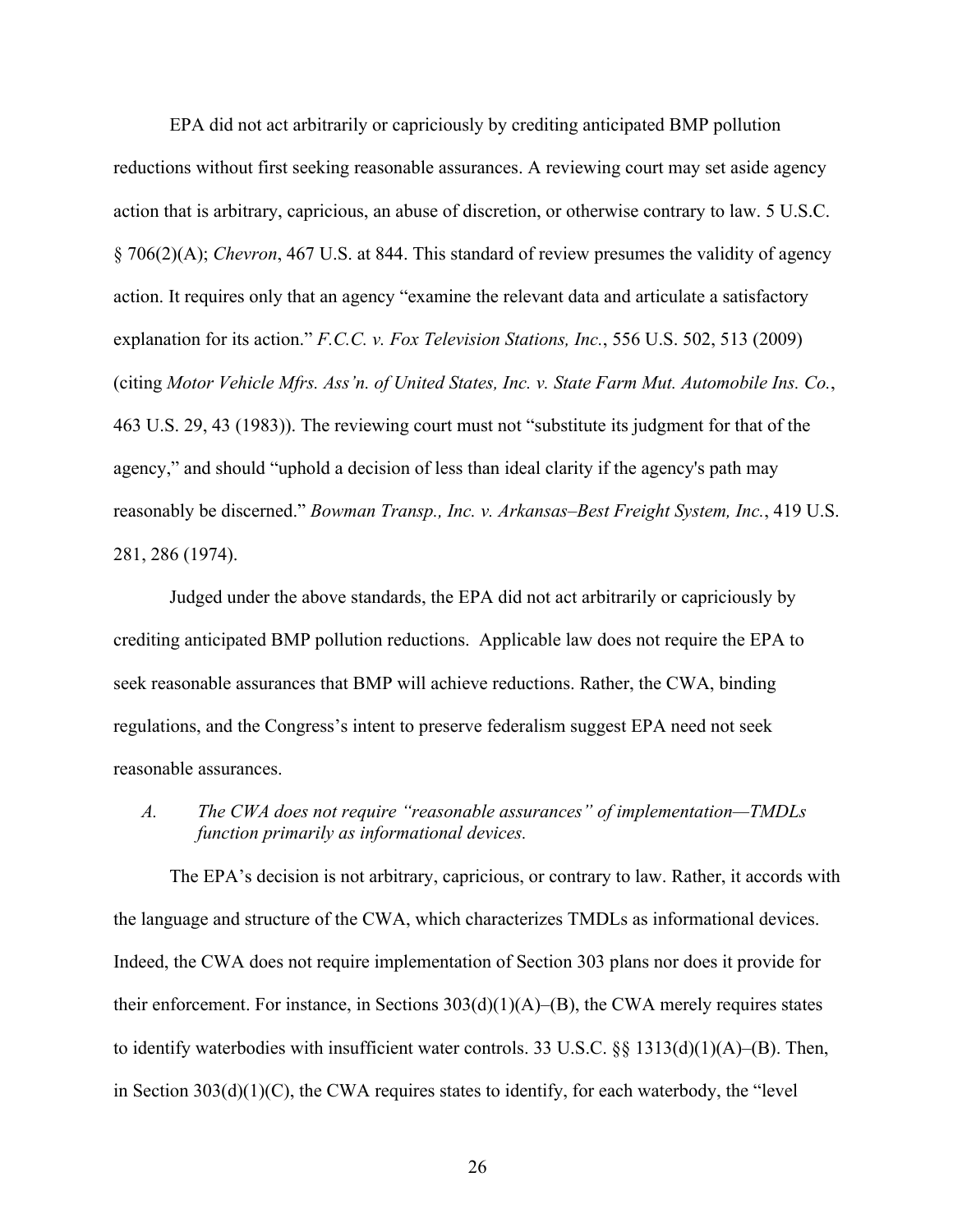necessary" to achieve water quality standards. *Id.* § 1313(d)(1)(C). This provision only requires identification, not implementation. In Section 303(d)(2), the CWA requires states to submit this information for EPA approval. *Id.* § 1313(d)(2). Finally, in Section 303(e), the CWA requires each state to have a "continuing planning process." *Id.* § 1313(e)(3). This provision gives some operational force to information provided by TMDL. The EPA may approve only if it will result in plans for adequate implementation. *Id.*

Accordingly, under the CWA, TMDLs need not implement loading reductions—they must merely result in implementation plans. TMDLs provide a link in an "implementation chain" between "federally-regulated point source controls, state or local plans for point and nonpoint source pollution reduction, and assessment of the impact of such measures on water quality." *Pronsolino v. Nastri*, 291 F.3d 1123, 1128 (9th Cir. 2002). States may find implementation mechanisms in other processes under the CWA, state law, and federal and state regulations. *Am. Farm Bureau Fed'n v. United States*, 984 F. Supp. 2d 289, 297–98 (M.D. Pa. 2013), *aff'd* 792 F.3d 281, 300 (3d Cir. 2015). For example, states may implement point source controls through the NPDES permit process. 40 C.F.R.  $\S$  122.44(d)(1)(vii)(B). Through this intricate process, the CWA leaves to the states "the responsibility of developing plans to achieve water quality standards.2 *Id.*

The Third Circuit in *American Farm* did not hold to the contrary. In *American Farm*, the Third Circuit upheld the EPA's decision to require "reasonable assurances" before approving a TMDL. *Am. Farm*, 792 F.3d at 300. The CWA did not plainly authorize the EPA to seek "reasonable assurances." *Id.* In light of statutory silence, the Third Circuit reasoned that the

<sup>2</sup> Other courts have similarly held that TMDLs are not self-implementing. *Anacostia Riverkeeper*, 798 F. Supp. 2d at 216; *Alaska Ctr. for the Env't v. Browner*, 20 F.3d 981, 984–85 (9th Cir. 1994); *Sierra Club v. Meiburg*, 296 F.3d 1021, 1025 (11th Cir. 2002)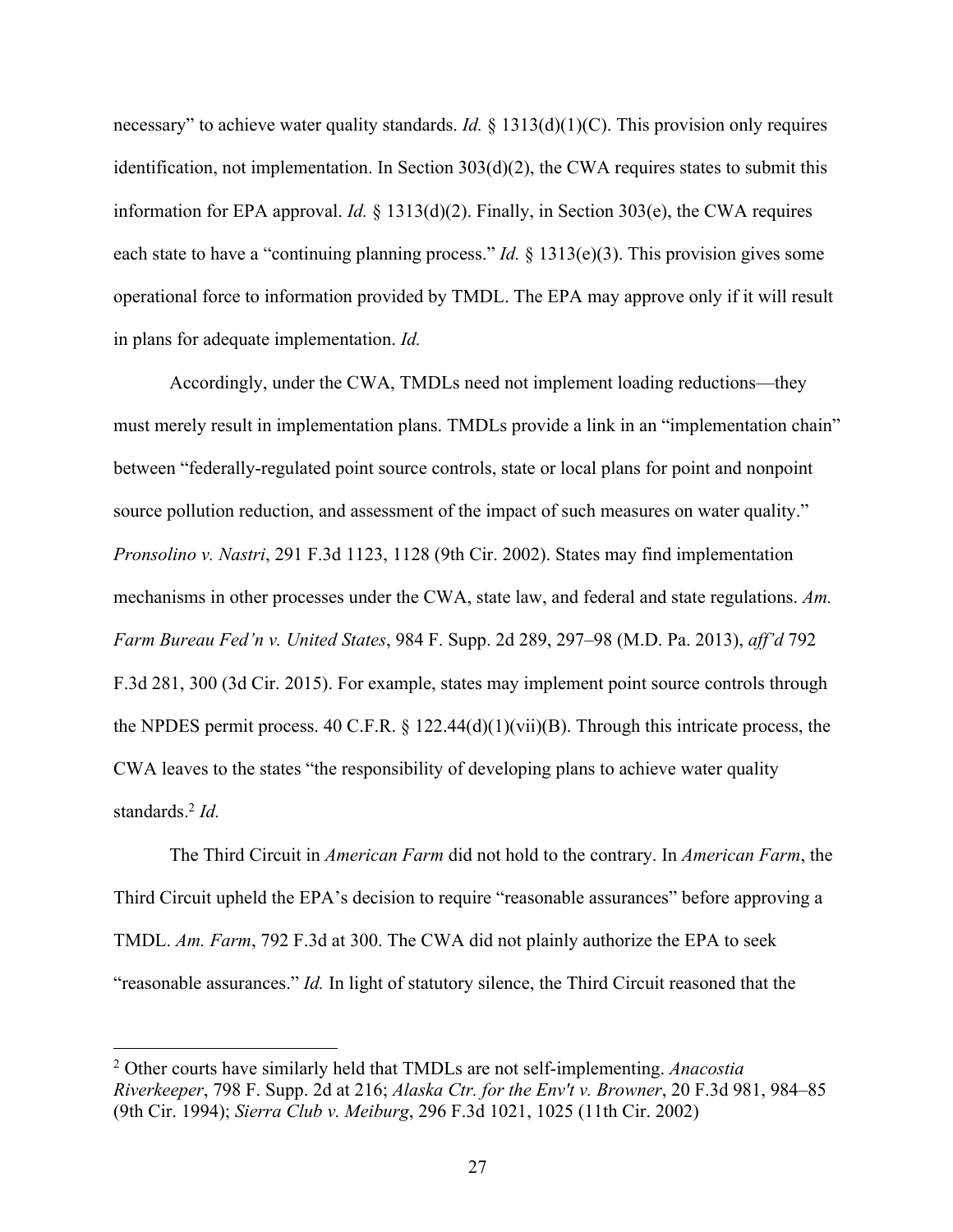CWA did not forbid the EPA from seeking reasonable assurances. *Id.* Then, after determining reasonable assurances were consistent with the CWA's purpose and structure, the Third Circuit held the EPA was within its regulatory authority to require reasonable assurances. *Id.*

This Court should not read *American Farm* as a requirement that the EPA must seek reasonable assurances before approving a TMDL. The CWA is silent on this question. In light of statutory silence, *American Farm* suggests the EPA is within its regulatory authority to seek reasonable assurances if it so chooses. Here, the EPA did not seek reasonable assurances from New Union. Instead, the EPA approved the Chesaplain TMDL without requiring reasonable assurances that the TMDL will achieve water quality standards. Because the CWA does not require the EPA to seek reasonable assurances, the EPA is well within regulatory authority not to seek them. Thus, it is not arbitrary, capricious, or contrary to law.

## *B. This Court should not afford deference to the EPA's 1991 Guidelines because they do not hold force of law.*

Regulatory language does not require reasonable assurances that reduction will be achieved. Chevron deference applies only to an "agency's regulation containing a reasonable interpretation of an ambiguous statute." *Harris Cnty.*, 529 U.S. 576, 587 (2000) (citing *Chevron*, 842–44). By contrast, "interpretations contained in policy statements, agency manuals, and enforcement guidelines" lack the force of law and do not warrant *Chevron*-style deference. *Id.*; *Alaska Dep't of Env't Conservation v. E.P.A.*, 540 U.S. 461, 487 (2004). Sometimes, such interpretations may merit "some deference" to "the extent that those interpretations have the 'power to persuade.'" *Skidmore v. Swift & Co.*, 323 U.S. 134, 140 (1944). Courts may defer to interpretive statements when they are longstanding and have been applied consistently.

Here, the EPA did not act arbitrarily or capriciously by approving the Chesaplain TMDL without reasonable assurances. As explained above, the CWA does not require reasonable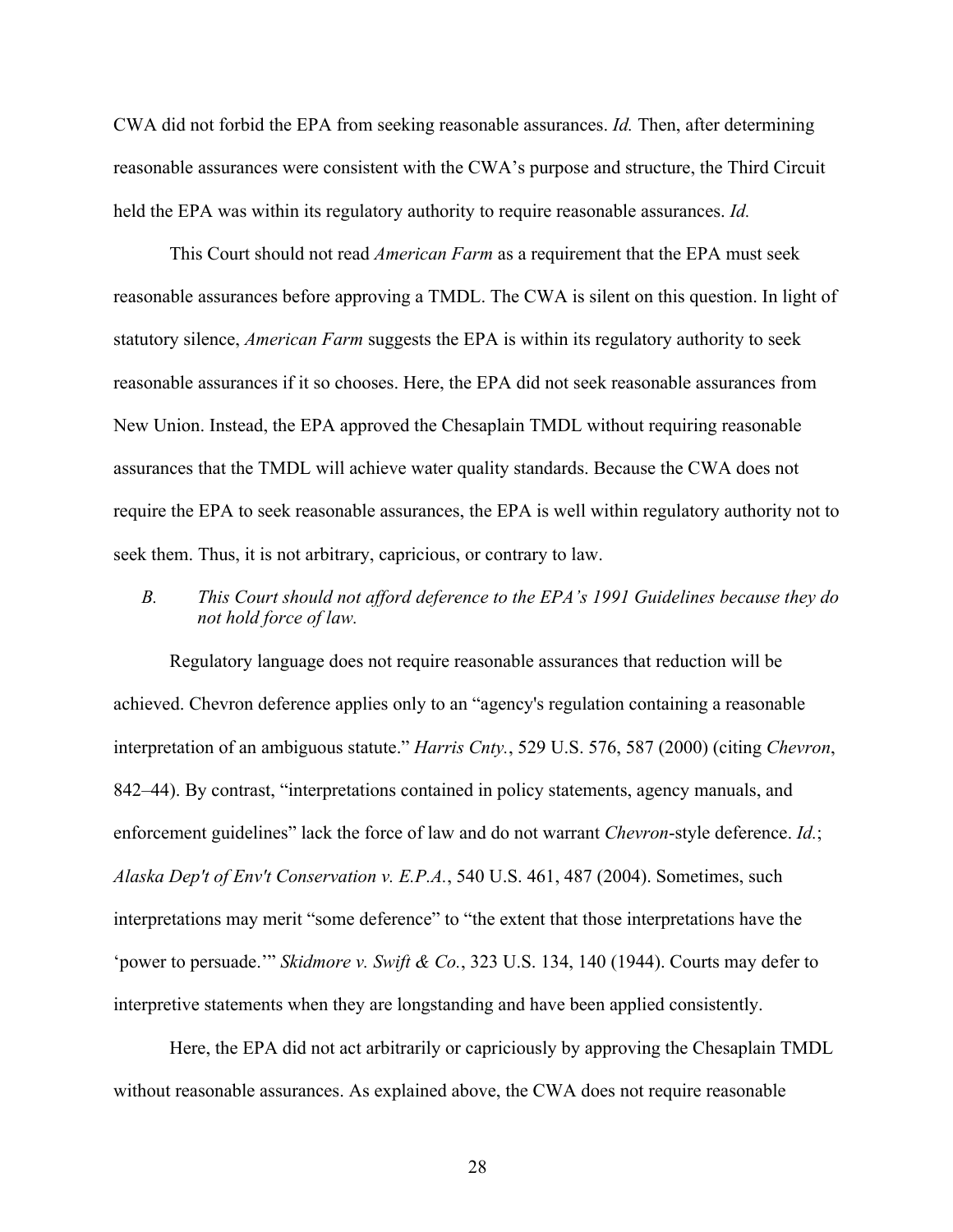assurances. Likewise, the EPA's regulations on TMDLs do not require it to seek reasonable assurances before crediting BMPs. Rather, the regulatory language permits states to make wasteload allocations less stringent if BMPs "make more stringent load allocations practicable." 40 C.F.R 130.2(i). Accordingly, regulatory language only requires that BMPs exist. It does not require "reasonable assurances" that BMPs will achieve reductions. In light of this statutory silence, this Court should uphold the EPA's decision to promulgate the Chesaplain TMDL without first seeking reasonable assurances.

Furthermore, the EPA has not issued any binding regulations that interpret the CWA to require "reasonable assurances." Rather, the only such interpretation comes from a 1991 EPA Guideline. 1991 Guidelines. Yet, the 1991 Guidelines lack force of law, and thus do not warrant *Chevron*-style deference.3 This Court should also not defer to the guidelines under *Skidmore* because they do not have "the power to persuade." The EPA did not intend to give the 1991 Guidelines force of law. Notably, it chose not to adopt the alleged-requirement of "reasonable assurances" into regulation, even the EPA though promulgated regulations on TMDLs in 2003. 40 C.F.R. § 130.2

Moreover, the EPA did not intend to give the 1991 Guidelines force of law. Rather, the EPA began the 1991 Guidelines by stating it did not intend them to hold "the power to persuade." On the first page, the EPA warns that "this document provides guidance only" and "does not establish legal rights or obligations." 1991 Guidelines, at 3. Furthermore, the EPA did not intend these guidelines to govern any cases arising under the CWA. The EPA established that "decisions in any particular case will be made applying the Clean Water Act and implementing

<sup>3</sup> *But see Maryland Dep't of the Env't v. Cnty. Comm'rs of Carroll Cnty.*, 214 A.3d 61, 101 (Md. Ct. App. 2019), *cert. denied sub nom. Cnty. Comm'rs of Carroll Cnty., Maryland* v. *Maryland Dep't of Env't*, 140 S. Ct. 1265 (2020)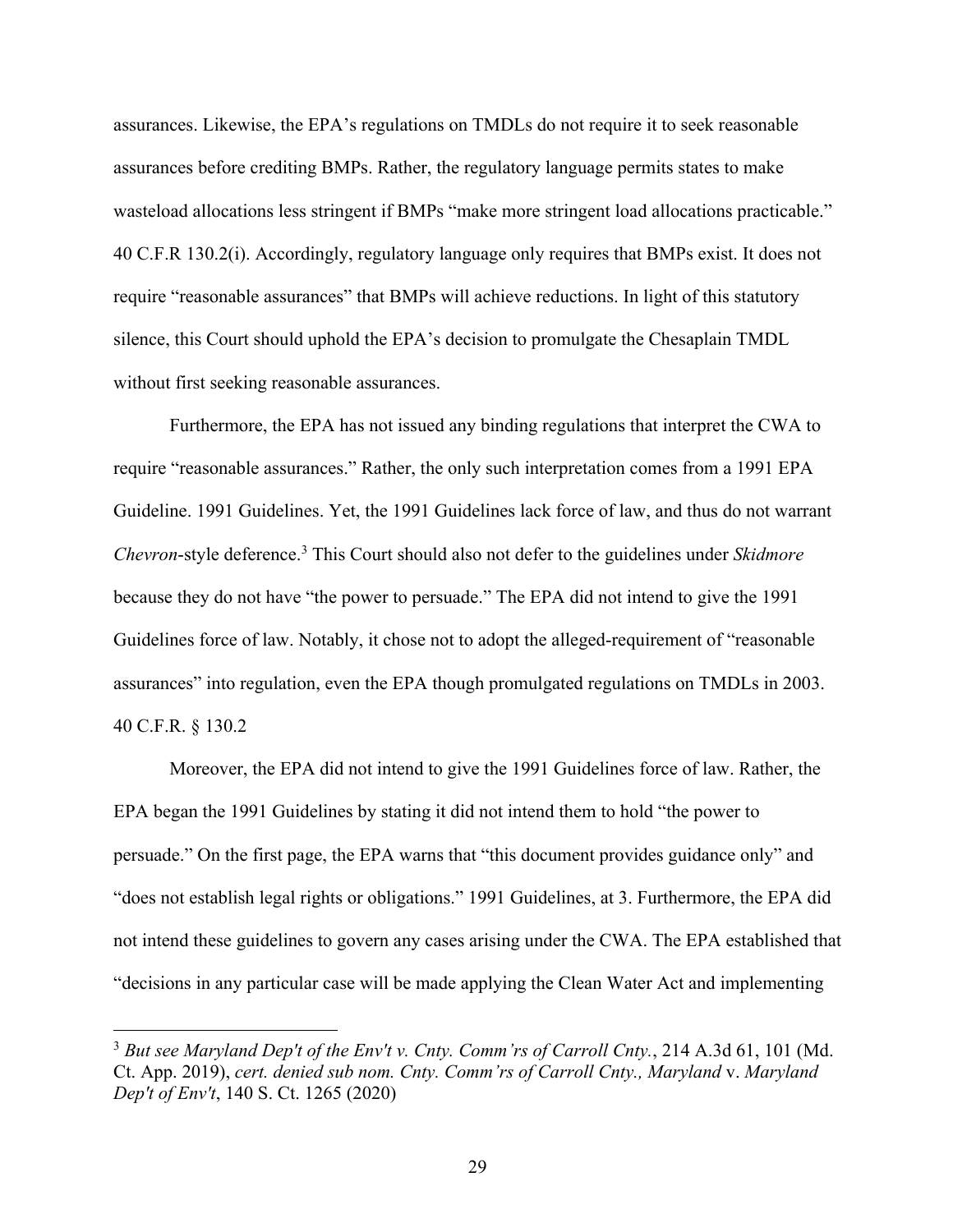regulations." *Id.* Thus, these forewarnings suggest the EPA did not intend to give these guidelines the force of law. Accordingly, the 1991 Guidelines do not merit *Skidmore* deference, and thus do not establish that the EPA must seek "reasonable assurances" before crediting BMPs.

### *C. If the EPA required reasonable assurances, it would contradict the CWA's clear division of state and federal power.*

CLW's argument directly contradicts Congress's clear federalism concerns under the CWA. As explained Section II.A.3 of this analysis, the CWA preserves states authority regarding land use and water planning. *Bass*, 404 U.S. at 349 (citing 33 U.S.C. §§ 1251(b), 1370). Specifically, Congress reiterated that "[e]xcept as expressly provided in this chapter," nothing shall preclude or deny this state primacy. *Id.* § 1370. Accordingly, these provisions express clear congressional intent to prioritize states' rights to implement pollution in the CWA.

Here, CLW's argument contradicts the clear congressional intent in the CWA to leave implementation of pollutant controls to the states. Specifically, "the control of non-point source pollution often depends on land use controls, which are traditionally state or local in nature." *Oregon Nat. Desert*, 550 F.3d at 785. Thus, the "EPA lacks direct implementation or regulatory authority in the face of nonexistent or inadequate state implementation." Accordingly, CLW's argument requiring of "reasonable assurances" infringes upon this exclusive state right—wholly ignoring the clear congressional intent in the CWA and eroding the federal-state balance.

Accordingly, the EPA did not act arbitrarily or capriciously by crediting BMPs without first seeking reasonable assurances.

#### **CONCLUSION**